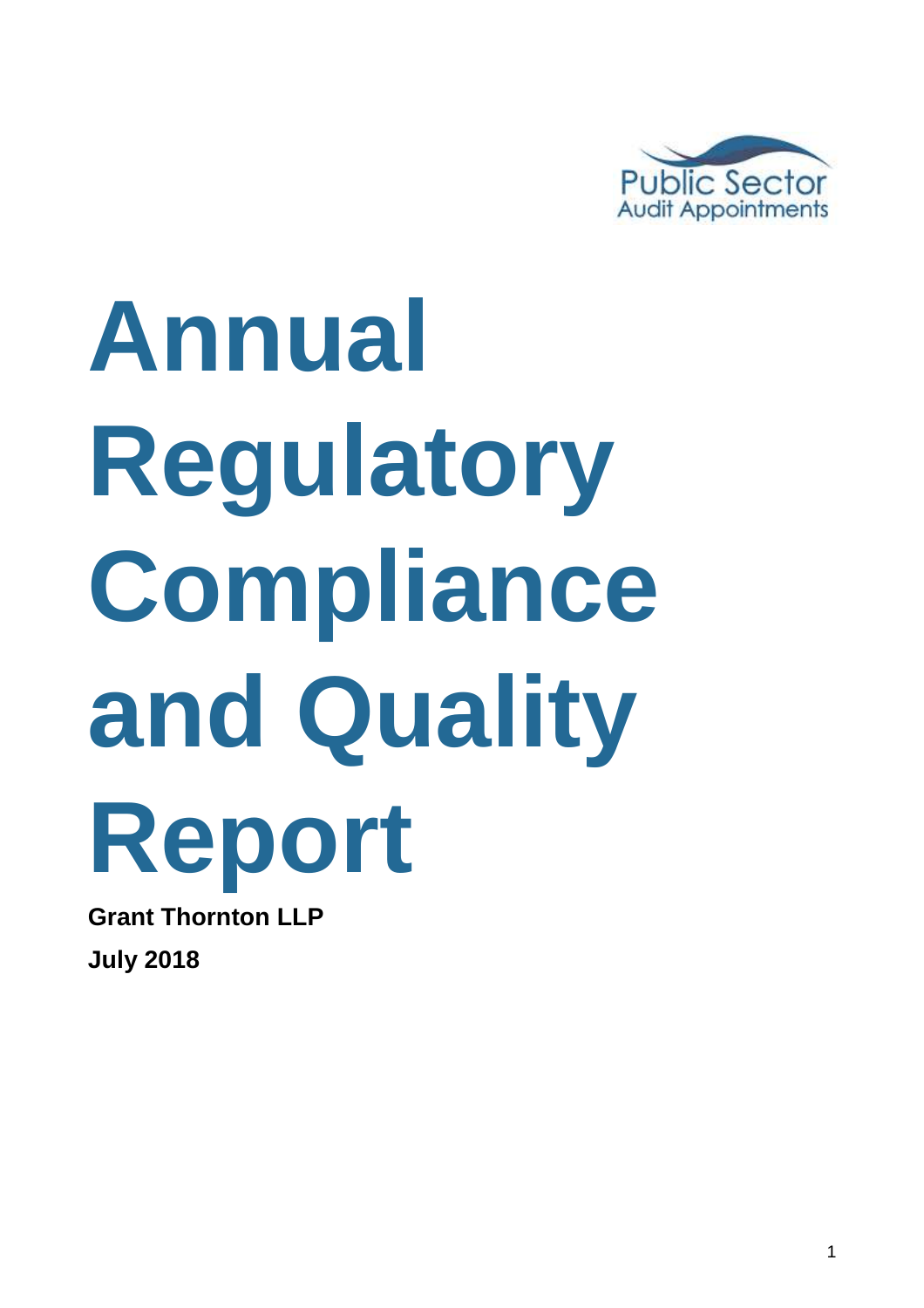**Public Sector Audit Appointments Limited (PSAA) is an independent company limited by guarantee incorporated by the Local Government Association in August 2014.** 

**The Secretary of State for Communities and Local Government delegated a number of statutory functions (from the Audit Commission Act 1998) to PSAA on a transitional basis by way of a letter of delegation issued under powers contained in the Local Audit and Accountability Act 2014.** 

**As a consequence of these delegations, for 2017/18 the company will continue to be responsible under transitional arrangements for appointing auditors to local government and police bodies, for setting audit fees and for making arrangements for certification of housing benefit subsidy claims.** 

**Looking beyond 2017/18, the Secretary of State has specified PSAA as an appointing person for principal local government bodies from 2018/19, under the provisions of the Local Audit and Accountability Act 2014 and the Local Audit (Appointing Person) Regulations 2016**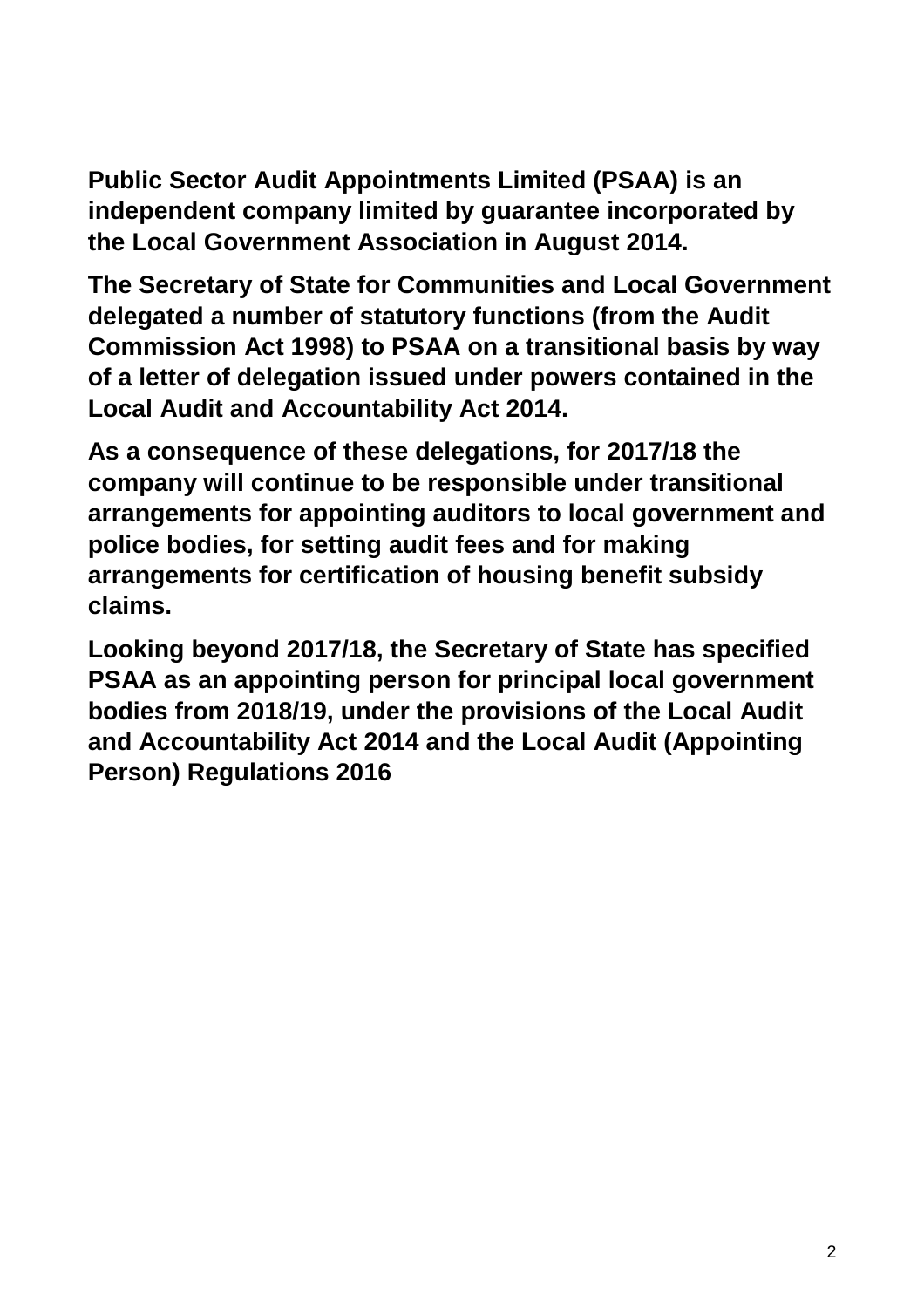## **Contents**

| Appendix 4 - Summary of regulatory compliance and QRP improvement areas  21 |  |
|-----------------------------------------------------------------------------|--|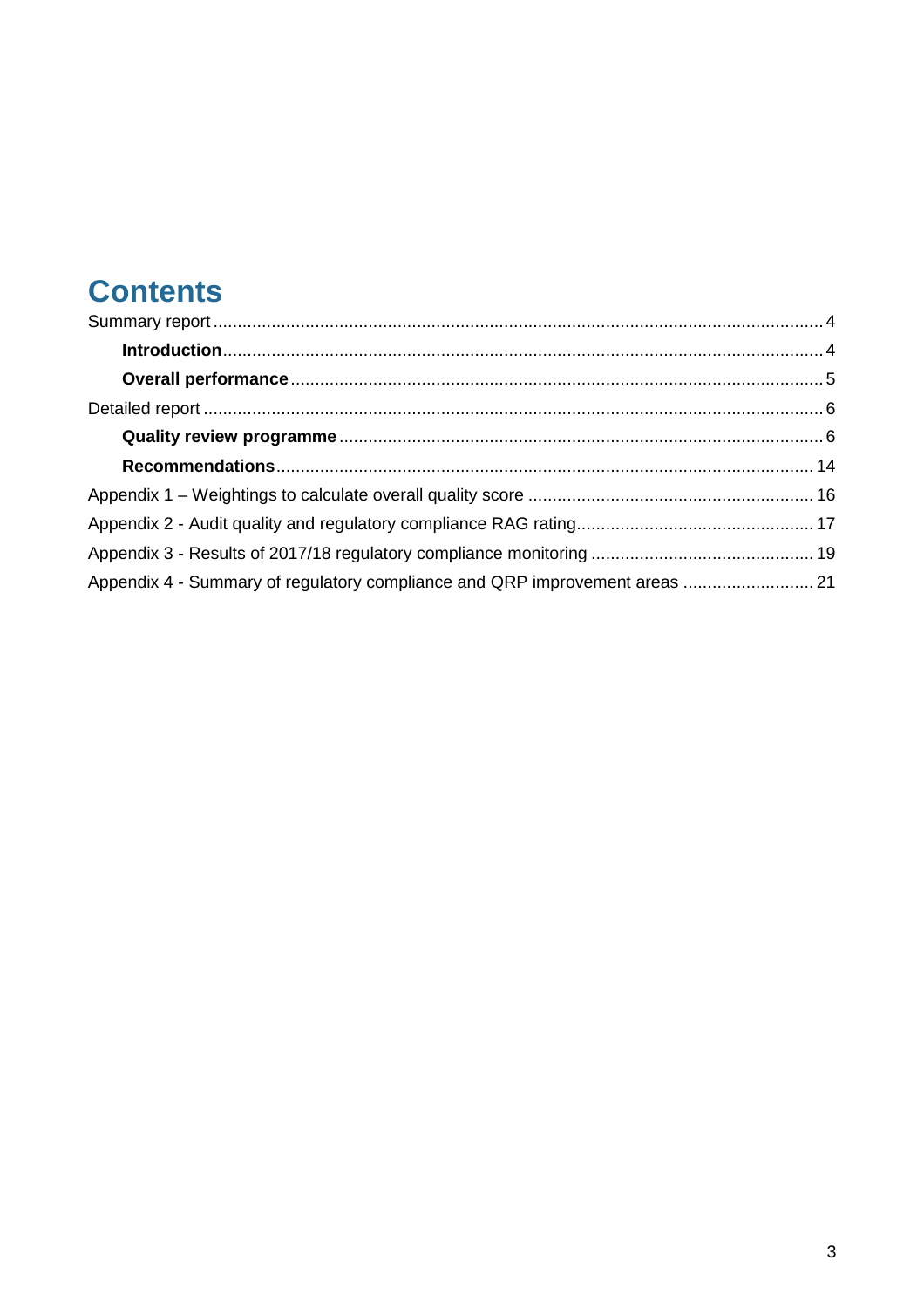## **Summary report**

#### **Introduction**

**1** Public Sector Audit Appointments Limited (PSAA) monitors the performance of all its audit firms. The results of our monitoring provide audited bodies and other stakeholders with assurance that auditors within our regime are delivering high-quality audits.

- **2** There are two strands to our monitoring:
	- audit quality- applying our annual quality review programme (QRP) to the audit work undertaken for the 2016/17 year of account; and
	- regulatory compliance- reporting quarterly on audit firms' compliance with our regulatory requirements as set out in the Terms of Appointment.

**3** The audit quality and regulatory compliance monitoring for 2016/17 incorporated a range of measurements and checks comprising:

- a review of each firm's latest published annual transparency reports;
- the results of reviewing a sample of each firm's internal audit quality monitoring reviews (QMRs) of its financial statements, Value for Money (VFM) arrangements conclusion and housing benefit (HB COUNT) work. Our review included assessing compliance with the HB COUNT guidance;
- an assessment as to whether we could rely on the results of each firm's systems for quality control and monitoring;
- a review of the Financial Reporting Council's (FRC) published reports on the results of its inspection of audits in the private sector;
- the results of our inspection of each firm by the FRC's Audit Quality Review team (AQRT) as part of our commissioned rolling inspection programme of financial statements and VFM work;
- the results of each firm's compliance with 15 key indicators relating to our Terms of Appointment requirements;
- a review of each firms' systems to ensure they comply with our regulatory and information assurance requirements; and
- a review of each firm's client satisfaction surveys for 2016/17 audit work.

**4** This report summarises the results of our monitoring work for Grant Thornton LLP (GT).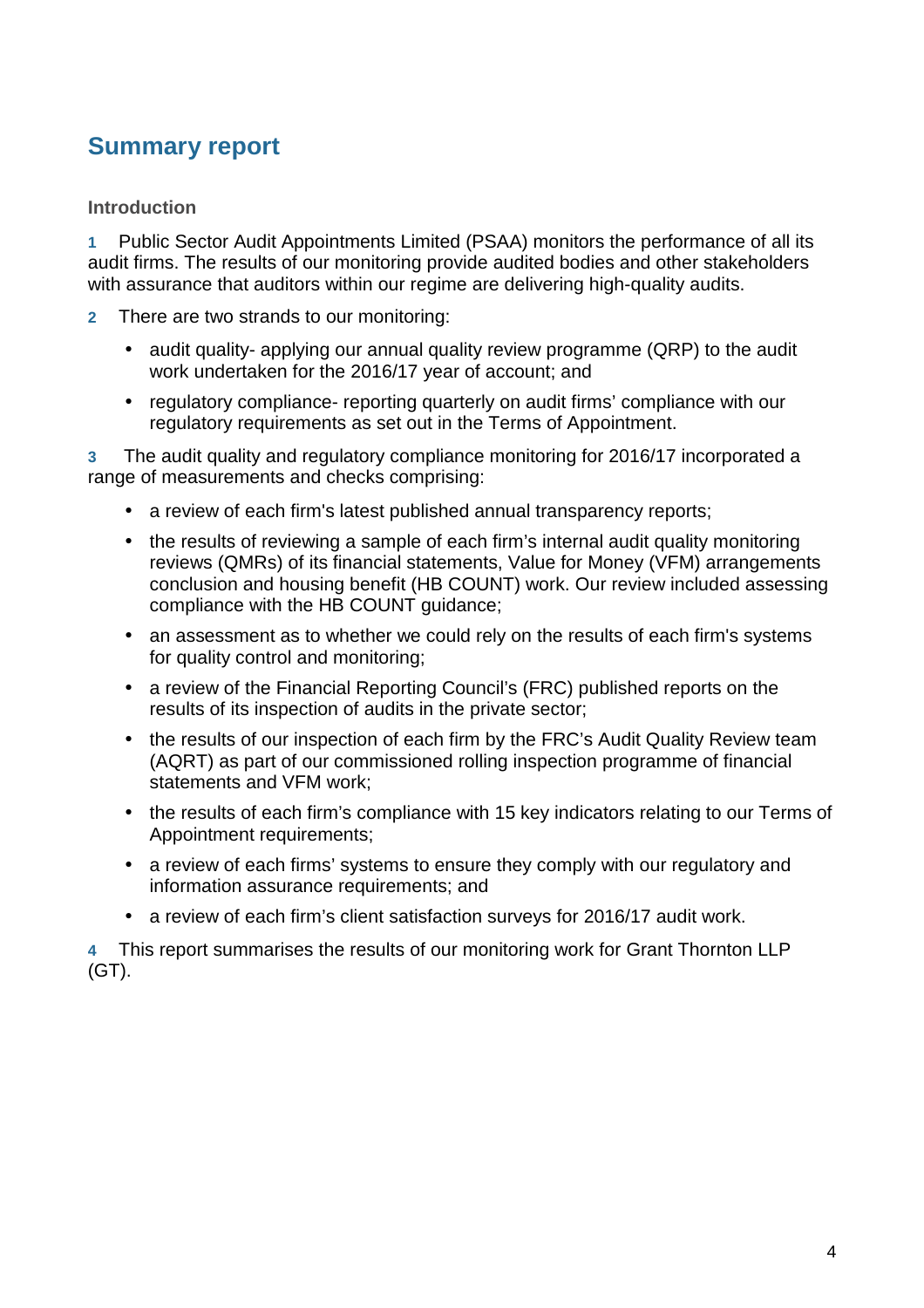#### **Overall performance**

**5** The firm is meeting our standards for overall audit quality and our regulatory compliance requirements. We calculated the red, amber, green (RAG) indicator for overall audit quality and regulatory compliance using the principles detailed in Appendices 1 and 2.

**6** For 2017/18, GT's combined audit quality and regulatory compliance rating was amber.

#### Figure 1: **2018 Comparative performance for audit quality and regulatory compliance**

| <b>BDO</b> | EY | GT | <b>KPMG</b> | <b>Mazars</b> |
|------------|----|----|-------------|---------------|
|------------|----|----|-------------|---------------|

**7** GT has maintained its green rating performance against the regulatory compliance indicators since last year, with 12 of the indicators rated green, two as amber and one red. GT's overall weighted audit quality score of 1.93 is consistent with last year's 1.91.

**8** The satisfaction survey results show that audited bodies are very satisfied with the performance of GT as their auditor.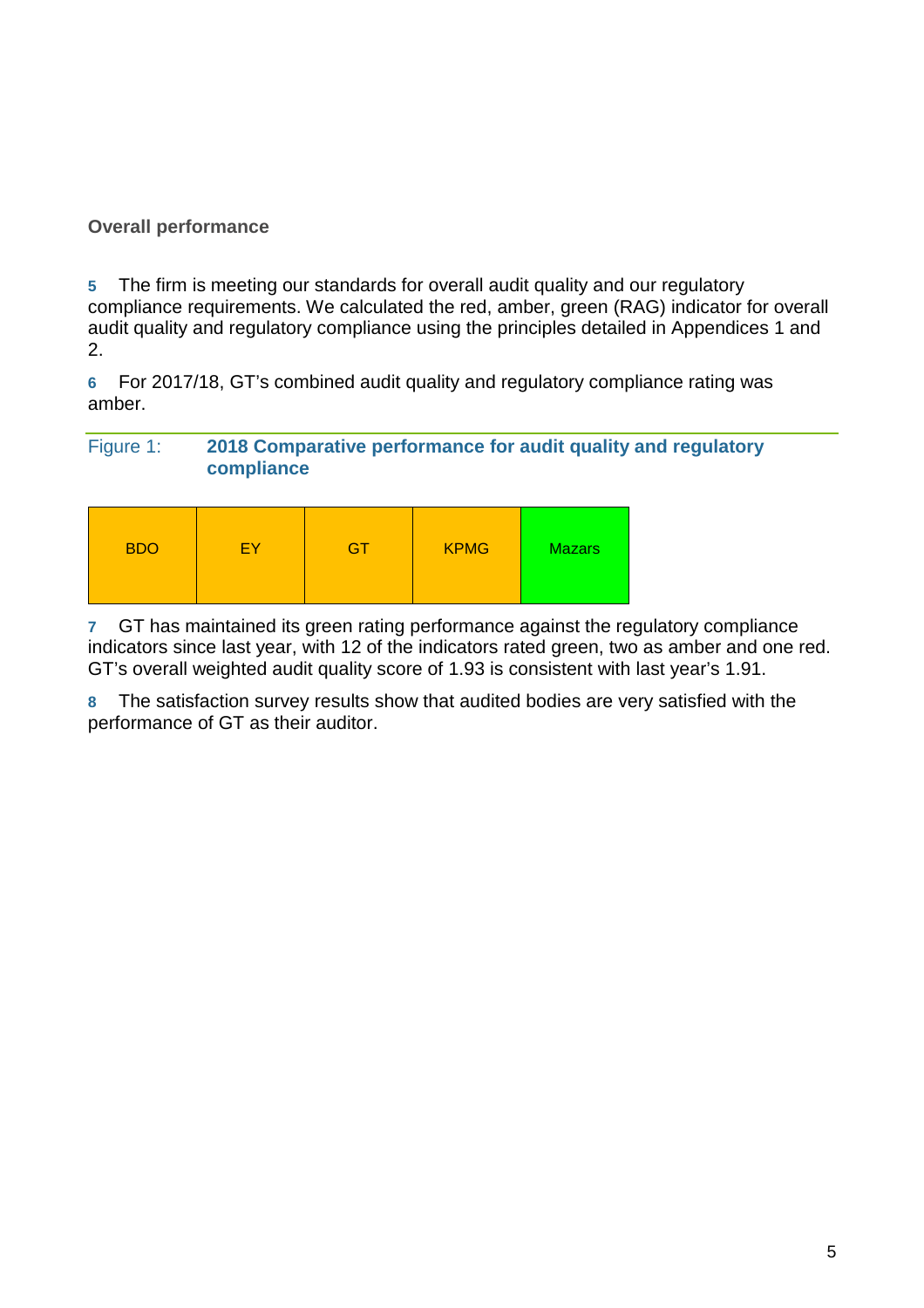## **Detailed report**

#### **Quality review programme**

#### FRC Inspection

**9** Every year each firm provides a self-assessment in the form of a transparency report issued in accordance with the requirements of the Professional Oversight Board of the FRC. Our review of the latest GT transparency report did not highlight any significant issues of note.

**10** Annually, the FRC publishes reports on the audit firms subject to full scope FRC inspections, including GTs in our regime. We place reliance on the work of the FRC, which reviews the GTs' systems and processes for ensuring audit quality and reviews a sample of their audits of public interest entities and certain other bodies. The reports focus on the key areas requiring action by the firm to safeguard and enhance audit quality. They do not seek to provide a balanced scorecard of the quality of a firm's audit work.

**11** In its latest public report on GT, the FRC reported on eight engagement reviews. Two audits were identified as requiring significant improvement, one less than last year.

**12** From its assessment of all firms, the FRC has identified key issues which firms need to address in order to improve audit quality. These were the:

- challenge and scepticism of management in key areas involving judgment, such as impairment reviews, asset valuations and provisions;
- group audit team's oversight and challenge of component auditors;
- audit of company pension scheme assets and liabilities; and
- arrangements for ensuring compliance with the Ethical Standard and independence requirements.

**13** We have raised these issues with GT and with all other firms in our regime and we will continue to monitor progress in these areas.

**14** We also commissioned inspections of all firms by the FRC for this year's QRP. The AQRT inspected three financial statements opinion and one VFM arrangements conclusion file from GT's 2016/17 PSAA work and provided an updated commentary on the applicability of firm-wide procedures to our audits. Having considered the review points raised by the AQRT for the financial statements work, we assessed one of the audits inspected as '2' (acceptable with limited improvements required), one as '1' (acceptable overall with improvements required) and one as '0' (significant improvement required). VFM arrangements conclusion work was rated as '3' (good).

**15** The principal issues resulting from the AQRT reviews of financial statement audits, across all the firms, following this year's programme of work for PSAA were:

• the involvement of the Responsible Individual and Engagement Quality Control reviewers in the areas of key audit significance not being timely and to the level expected and a causal factor for many of the issues identified at the audits for which they were responsible;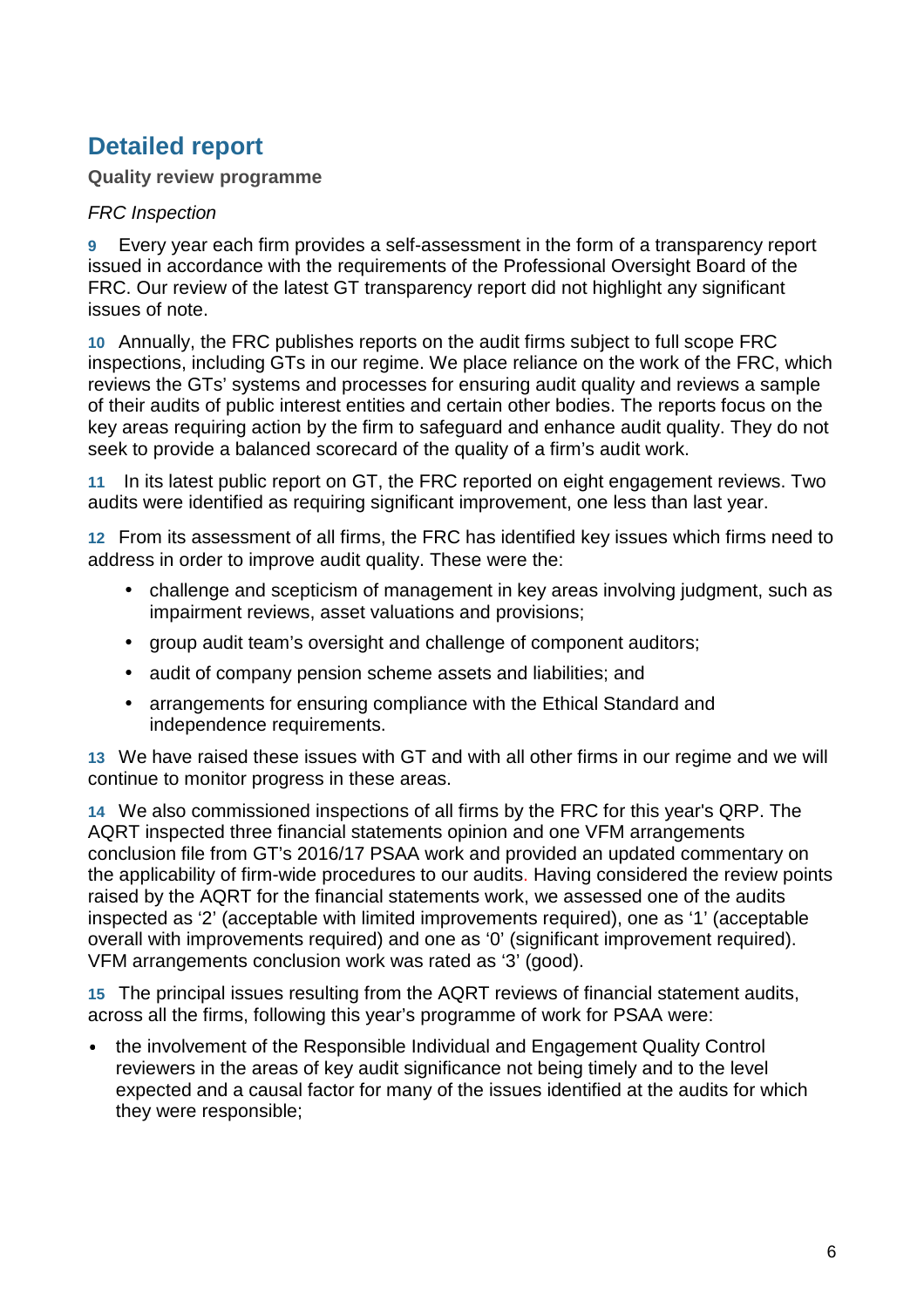- insufficient challenge and independent corroboration of management experts' valuations of property, plant and equipment (PPE) and other fixed assets, including approach to beacon properties;
- insufficient consideration of how an expert's valuation at the start of the accounting year remained valid and appropriate at the year end;
- need to improve the linkage between specific risks identified and the planned audit response;
- insufficient audit work over the valuation and allocation of pension scheme assets, testing of information (including non-financial data) provided to actuaries and direction and review of the pension fund auditor;
- lack of evidence of local audit team's oversight when acting as a group auditor in the presence of significant components; and
- insufficient challenge of management to take responsibility for decisions on accounting treatment and disclosures (e.g. by requiring technical papers);
- **16** In respect of VFM arrangements work, the AQRT reported:
- a lack of evidence relating to audit team's discussions with non-finance staff and senior management.

**17** We have combined our scores for the AQRT inspections for PSAA with the firm's QMR scores in the relevant sections in the rest of this report. These improvement points are included in Appendix 4.

#### QMR programme

**18** PSAA sets quality standards for its appointed auditors and monitors their performance against them. The principal means of monitoring and evaluating the quality of auditors' work is the annual QRP. For 2017/18 we relied on each firm's own quality monitoring arrangements.

**19** All firms agreed to follow PSAA's methodology and reporting format for their QMRs for VFM arrangements conclusion and HB certfication work and to use their own methodology for assessing work on the financial statements (converting the financial statements results to our scoring system). We concluded that GT's QMRs were sufficiently detailed and rigorous for us to place reliance and determine scores on all of the reviews provided by the firm.

**20** Each firm scored their QMRs using a common four-point scale, with 3 being the highest and 0 being the lowest. A score of 1 is our benchmark for acceptable performance. The full assessment scale is detailed in Table 1 and we calculated the score for overall audit quality on a weighted assessment using the weightings detailed in appendix 1.

#### Table 1: **PSAA assessment scale**

| <b>Score</b> | <b>Descriptor</b> |
|--------------|-------------------|
| ◡            | Good              |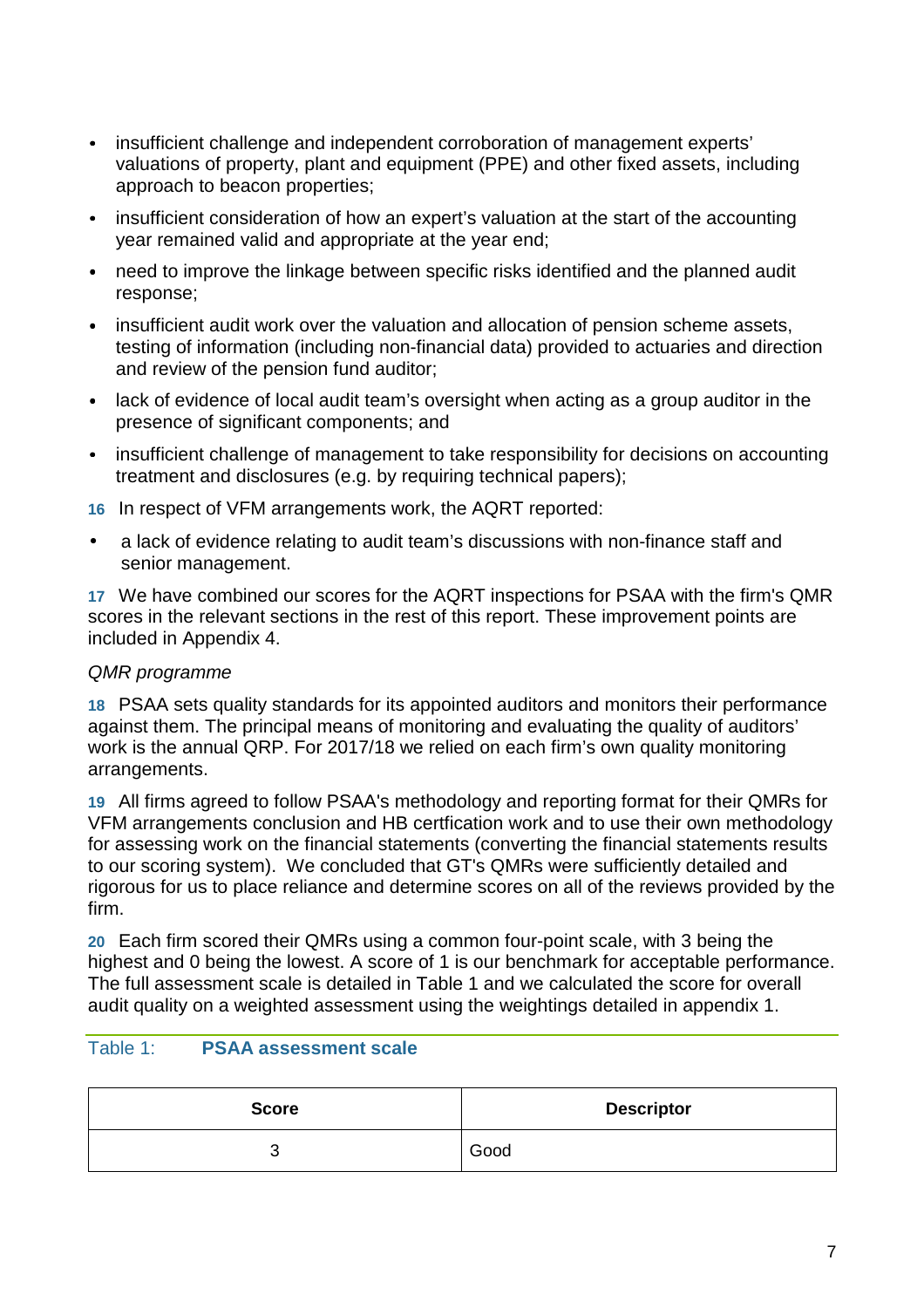| Acceptable with limited improvements required |
|-----------------------------------------------|
| Acceptable overall with improvements required |
| Significant improvements required             |

**21** GT's score was 1.93 compared to an all firm average 2.14. This is broadly consistent with last year's score of 1.91.

**22** Figure 2 shows the assessment of GT's overall audit quality performance in comparison to other firms.





**23** Our QRP methodology is designed to highlight any specific weaknesses at individual file level, specifically where our benchmark score of 1 is not met, which may have ordinarily been masked behind a high average score across the various elements (Financial statements, VFM and HB COUNT) of the QRP.

**24** We have calculated a red, amber, green (RAG) indicator for each element of the QRP, using the principles detailed in Appendix 2, as well as for overall audit quality. Where a firm scores an average of less than 2, or has any scores of 0, a rating higher than amber in that element is not possible. Where a firm has three individual scores of 0, then the overall rating is red.

**25** For 2017/18, GT's overall rating for audit quality was amber because one file was scored as '0' (significant improvements required). We consider each of the individual elements making up this rating below.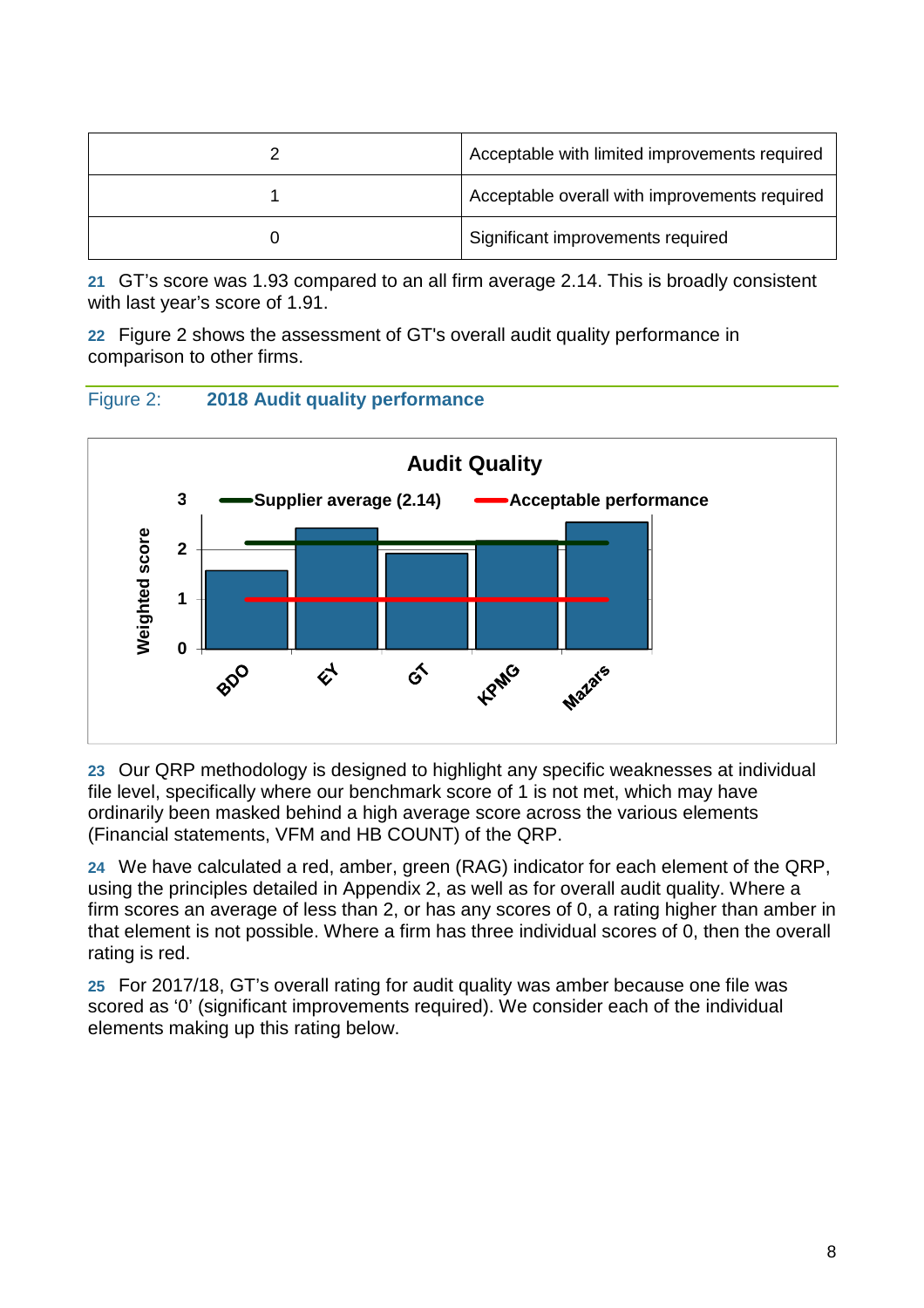#### Figure 3: **2018 Comparative performance for audit quality**

| <b>BDO</b><br><b>KPMG</b><br>EY<br><b>Mazars</b><br>GN |
|--------------------------------------------------------|
|--------------------------------------------------------|

#### **Financial statements audit work**

**26** The firm provided the results of 12 QMRs for financial statement audit files. We reviewed these and agreed with the firm's assessments.

- **27** The improvement areas from these reviews included:
- obtaining better evidence to support PPE valuations and judgements;
- better documenting challenge to PPE assumptions;
- better documenting of journals testing; and
- better documenting of testing strategies.

**28** In addition, the AQRT reviews for PSAA provided a score for three additional financial statements assessments. Figure 4 shows the comparative performance for financial statement audit work based on the results of the QMRs and AQRT review. GT's average score was 1.53 compared to an all firm average of 1.92.

#### Figure 4: **2018 financial statements performance**



**29** For 2016/17 audit work, GT's rating for financial statements work was amber as one audit was rated as 0 (significant improvements required).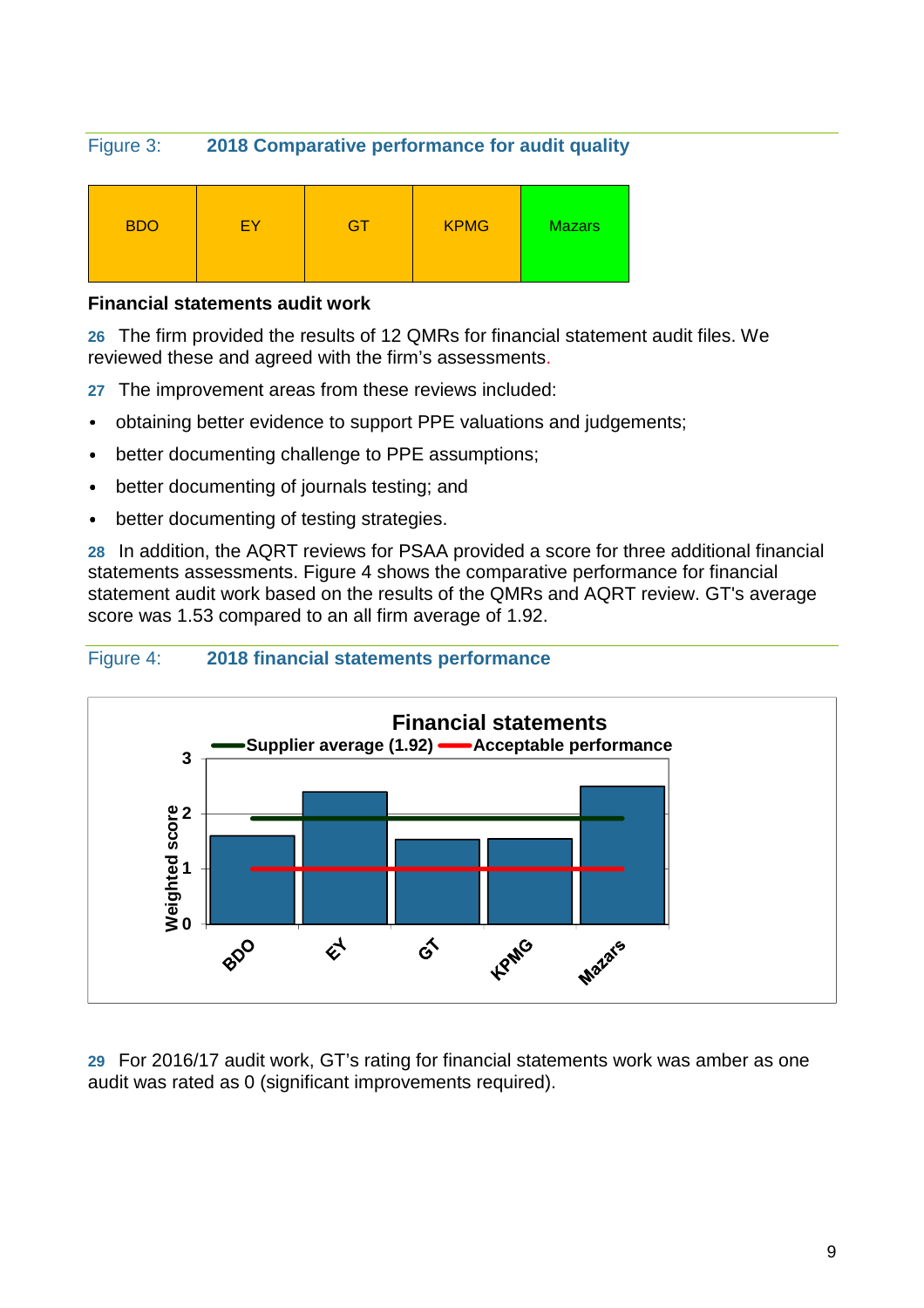#### Figure 5: **2018 Comparative performance for financial statements audit work**

![](_page_9_Figure_1.jpeg)

#### **VFM conclusion audit work**

**30** The GT provided the results of 10 QMRs for VFM arrangements conclusion audit work. We reviewed the results and agreed with the assessments. In addition, the AQRT review for PSAA provided a score for one additional VFM arrangements conclusion assessment.

- **31** The improvement areas from these individual QMRs and the AQRT review included:
- having clearer documentation on file how items identified from the review of minutes were considered for the initial risk assessment;
- having clearer documentation on file showing progression on matters being kept 'under review' and between the year end and opinion date.

**32** Figure 6 shows the comparative performance for VFM audit work based on the results of the QMRs and the AQRT review. GT's score was 2.64 compared to an all firm average of 2.42.

![](_page_9_Figure_8.jpeg)

![](_page_9_Figure_9.jpeg)

**33** For 2016/17 VFM arrangements conclusion work, GT's rating was green.

#### Figure 7: **2018 Comparative performance for VFM conclusion audit work**

| <b>BDO</b> | FΥ | œ | <b>KPMG</b> | <b>Mazars</b> |
|------------|----|---|-------------|---------------|
|------------|----|---|-------------|---------------|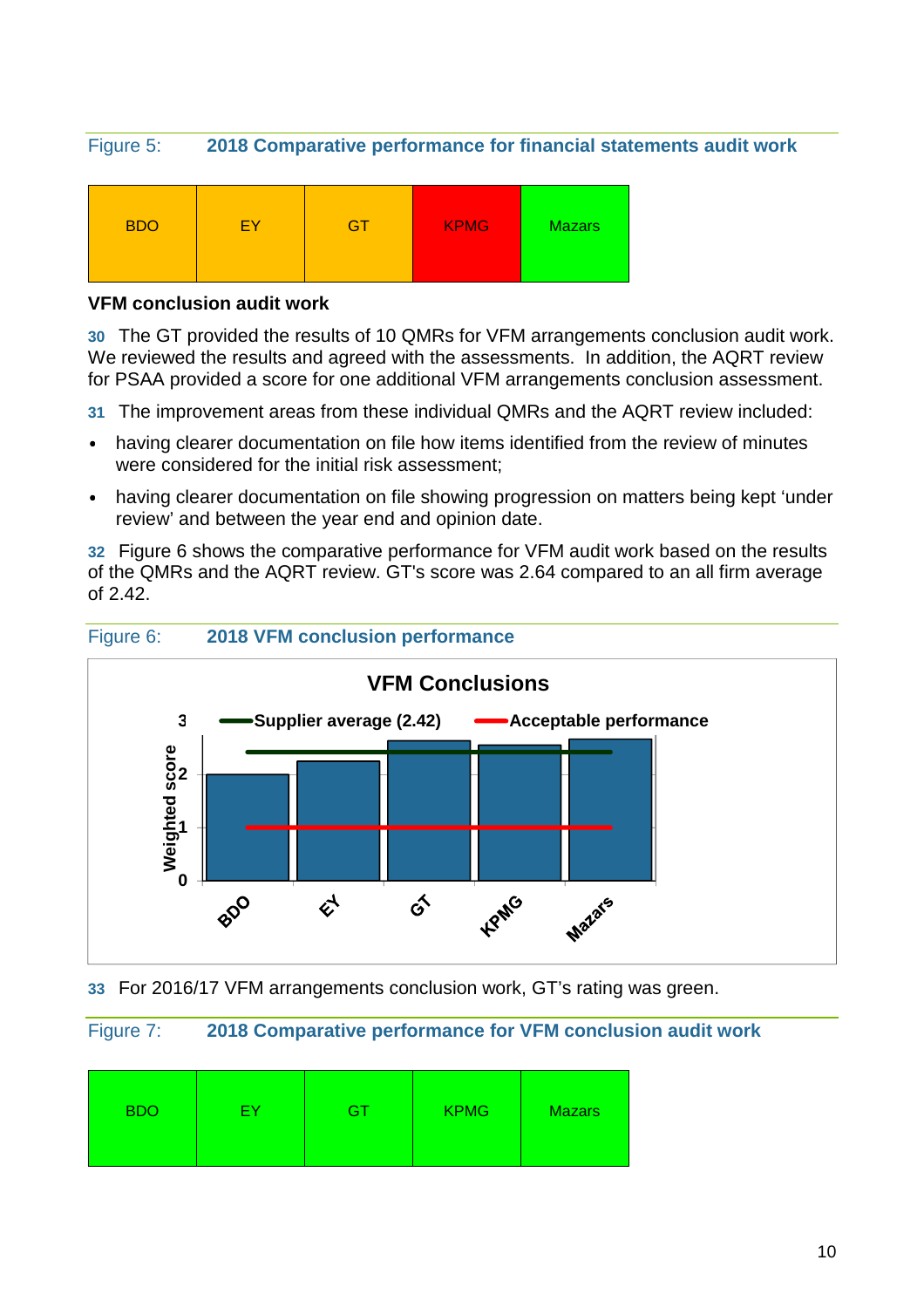#### **Housing benefit work**

**34** Each year auditors certify local authority claims for housing benefit subsidy to the Department for Work and Pensions (DWP). They are required to undertake this work using specific guidance and tools (HB COUNT) which are agreed annually with the DWP. HB COUNT sets out the approach and work needed to certify the subsidy claim form. It includes a requirement to test a sample of cases to check that benefits have been awarded in accordance with benefit regulations and that subsidy has been properly claimed.

**35** The firm provided the results of eight QMRs for HB COUNT work. We reviewed the results of these and we agreed with the firm's assessments.

- **36** The improvement areas from these individual QMRs included:
- ensuring that documentation retained on file is sufficient to enable reperformance of tests;
- better evidencing agreement of qualification letter and related findings and extrapolations with council officers; and
- ensuring that workbooks are complete with findings cross referenced to qualification letter.

**37** Figure 8 shows the comparative performance of each firm based on the QMRs. GT's average score was 2.25 compared to an all firm average of 2.23.

![](_page_10_Figure_8.jpeg)

#### Figure 8: **2018 HB COUNT performance**

**38** For 2016/17, HB Count certification work, GT's rating was green.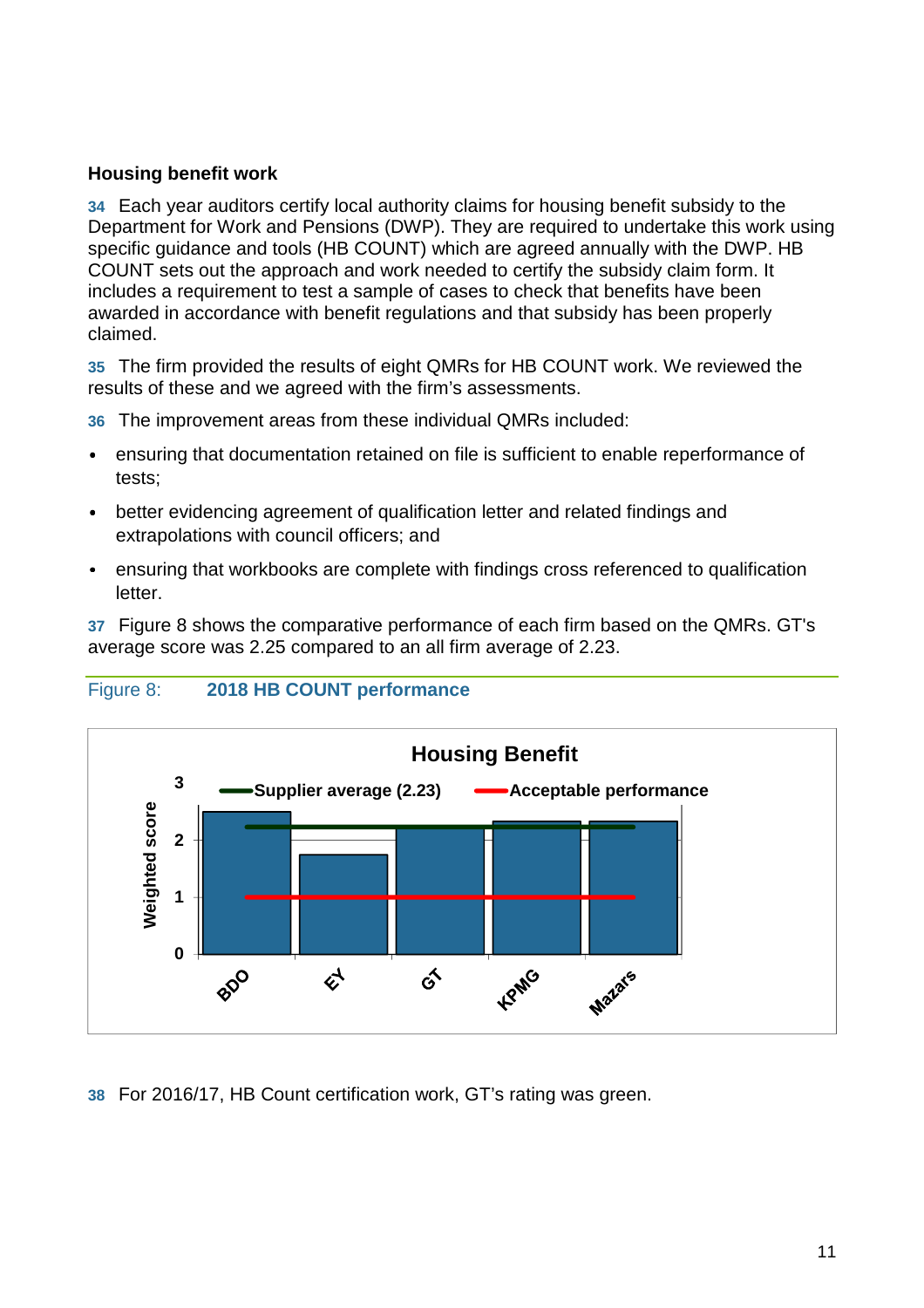#### Figure 9: **2018 Comparative performance for HB COUNT audit work**

| <b>BDO</b> | EY | - 1 | <b>KPMG</b> | <b>Mazars</b> |
|------------|----|-----|-------------|---------------|
|------------|----|-----|-------------|---------------|

#### **Regulatory compliance**

#### **Systems for compliance with our regulatory requirements**

**39** In 2017/18, GT confirmed to PSAA that its systems and procedures for regulatory compliance were the same as those in the previous year. Nothing came to PSAA's attention in year to suggest this is not correct, and we concluded that we could continue to rely on GT's systems.

#### **Systems for compliance with our information assurance requirements**

**40** During 2015, PSAA instructed its Internal Auditor (TIAA) to undertake a review of the GT's information assurance arrangements based on a return completed by the firm. The review considered whether the firm met the requirements of information governance legislation. In 2017 the firm provided updated information on the systems underpinning its information assurance arrangements and we have concluded that we can continue to rely on them for regulatory compliance.

#### **Quarterly monitoring of our regulatory requirements**

**41** PSAA reported the details in the quarterly monitoring reports issued to the firm during the year, including fee variation request and requests for non-audit services from the firm. Figure 10 details the firm's overall regulatory compliance RAG rating compared to other firms.

Figure 10: **2018 Comparative performance for regulatory compliance** 

**42** The firm performed well across 12 of the regulatory compliance requirements, and its overall rating is green. The firm was unable to certify WGA returns for 15 authorities and the firm was rated amber in this area. One complaint made against the firm was upheld.

**43** The firm was also rated red in respect of the timeliness of the resolution of elector objections, as there were seven objections not dealt with in nine months outstanding as at 31 March 2018.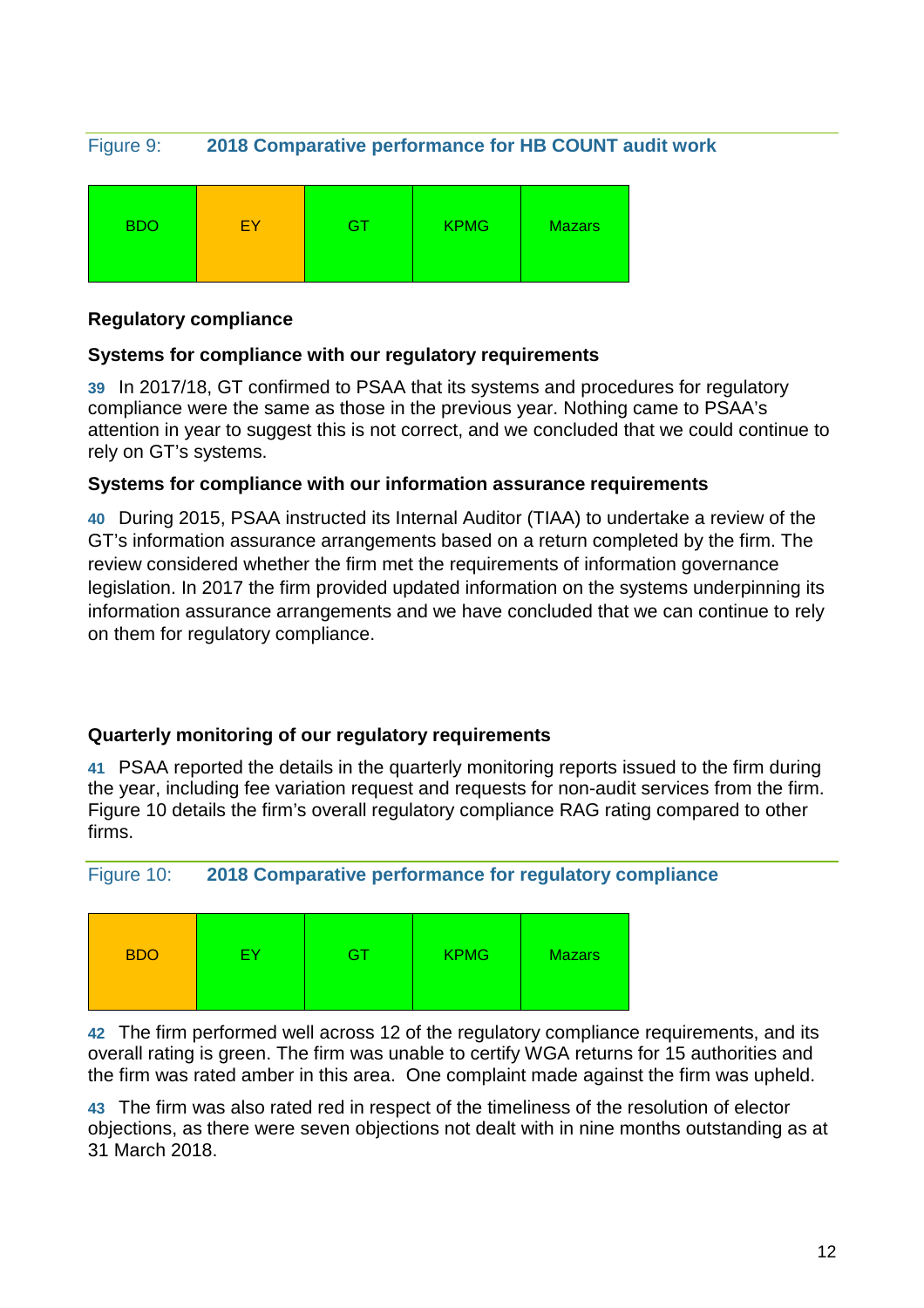**44** We have included a summary at Appendix 3 of the results of the 2017/18 regulatory compliance monitoring RAG ratings, comparing the firm's performance against the overall performance for all firms.

#### **Client satisfaction surveys**

**45** All firms agreed to undertake client satisfaction surveys for 2016/17 audits, and to report the results to PSAA. We specified questions to be included in the survey and asked firms to provide us with an analysis of the results.

**46** The firm received results from a sample of audited bodies on completion of their 2016/17 audit. Table 2 details the questions and the average score.

#### Table 2: **Satisfaction survey results**

| Question                                                                                                                 | Average score (max.<br>10) |
|--------------------------------------------------------------------------------------------------------------------------|----------------------------|
| How satisfied are you overall with your audit?                                                                           | 8.8                        |
| How satisfied are you with the amount of contact with<br>your Engagement Lead?                                           | 8.9                        |
| How satisfied are you with the amount of contact with<br>your Audit Manager?                                             | 8.8                        |
| How satisfied are you with the technical competence<br>and skills of your audit team?                                    | 8.5                        |
| How satisfied are you with your auditor's performance<br>at committee meetings?                                          | 8.8                        |
| How satisfied are you with your auditor's<br>understanding of the key issues and risks specific to<br>your organisation? | 8.9                        |
| How satisfied are you with the usefulness of your<br>auditor's reports?                                                  | 8.5                        |
| How satisfied are you with the timeliness of your<br>auditor's reports?                                                  | 8.7                        |

**47** These results show that audited bodies are, on the whole, very satisfied with the level of service received from GT and for 2016/17 work, GT's rating for client satisfaction was green.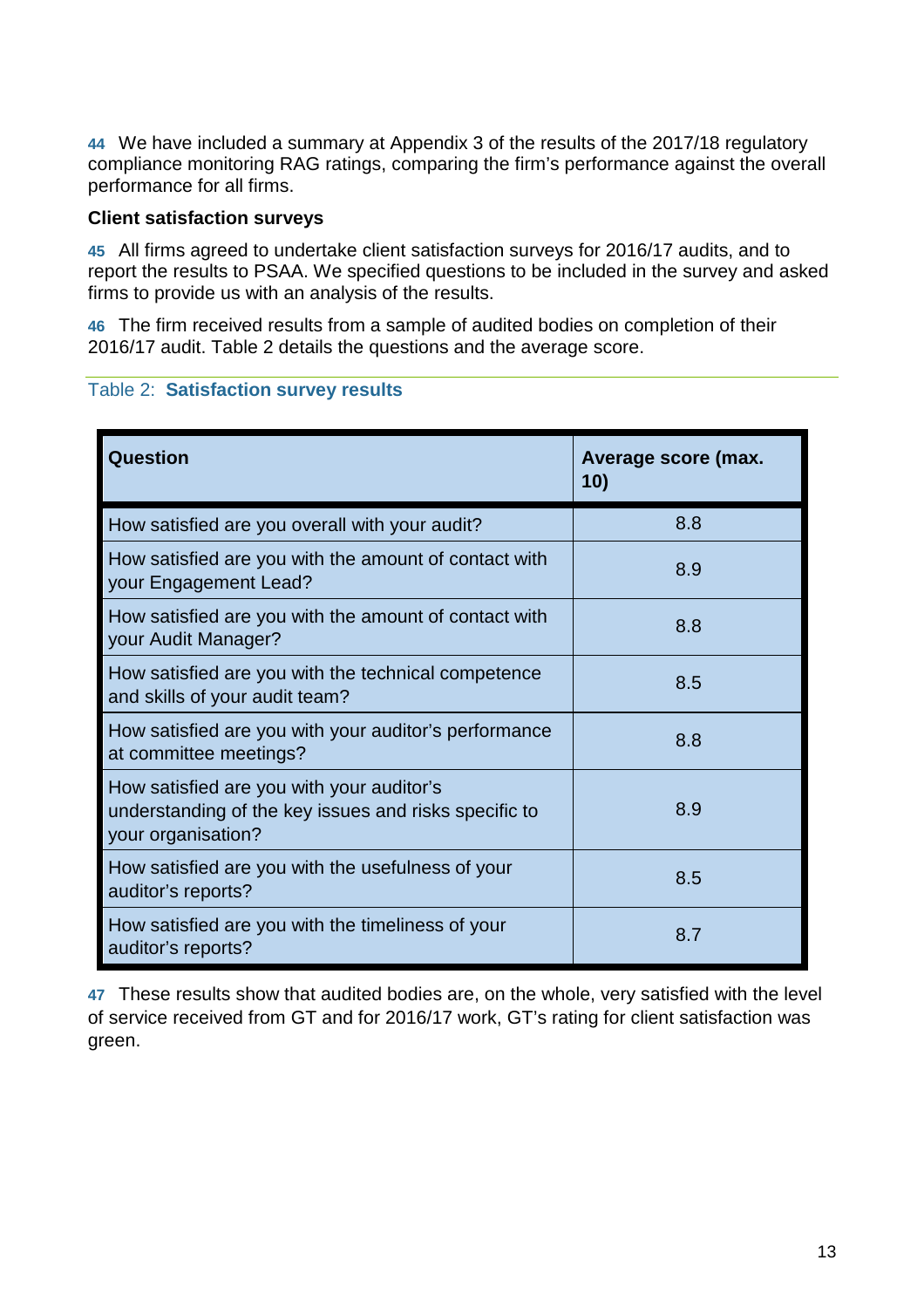#### Figure 11: **2018 Comparative performance for client satisfaction**

| <b>BDO</b> | EY | GΤ | <b>KPMG</b> | <b>Mazars</b> |
|------------|----|----|-------------|---------------|
|------------|----|----|-------------|---------------|

**48** The firm has undertaken an analysis of any improvement points raised in the survey and has committed to action any individual improvement points identified.

#### **Recommendations**

#### **Recommendations arising from the 2017/18 quality review programme**

**49** The key areas for improvement identified this year from file reviews are noted below, as taken from the body of this report:

#### Financial statements

- obtaining better evidence to support PPE valuations and judgements;
- better documenting challenge to PPE assumptions;
- better documenting of journals testing; and
- better documenting of testing strategies.

#### VFM

- having clearer documentation on file how items identified from the review of minutes were considered for the initial risk assessment;
- having clearer documentation on file showing progression on matters being kept 'under review' and between the year end and opinion date.

#### $H$ B

- ensuring that documentation retained on file is sufficient to enable reperformance of tests;
- better evidencing agreement of qualification letter and related findings and extrapolations with council officers; and
- ensuring that workbooks are complete with findings cross referenced to qualification letter.

#### **Compliance**

• no issues

**50** Appendix 4 provides details of the actions the firm has, or intends to take to address these improvement areas. We understand the findings from the QMR will be considered by the firm's quality team and then communicated to staff.

**51** In 2018 we asked the AQRT to revisit some audits that had scored poorly in 2017 to confirm that the firms had implemented appropriate actions to address identified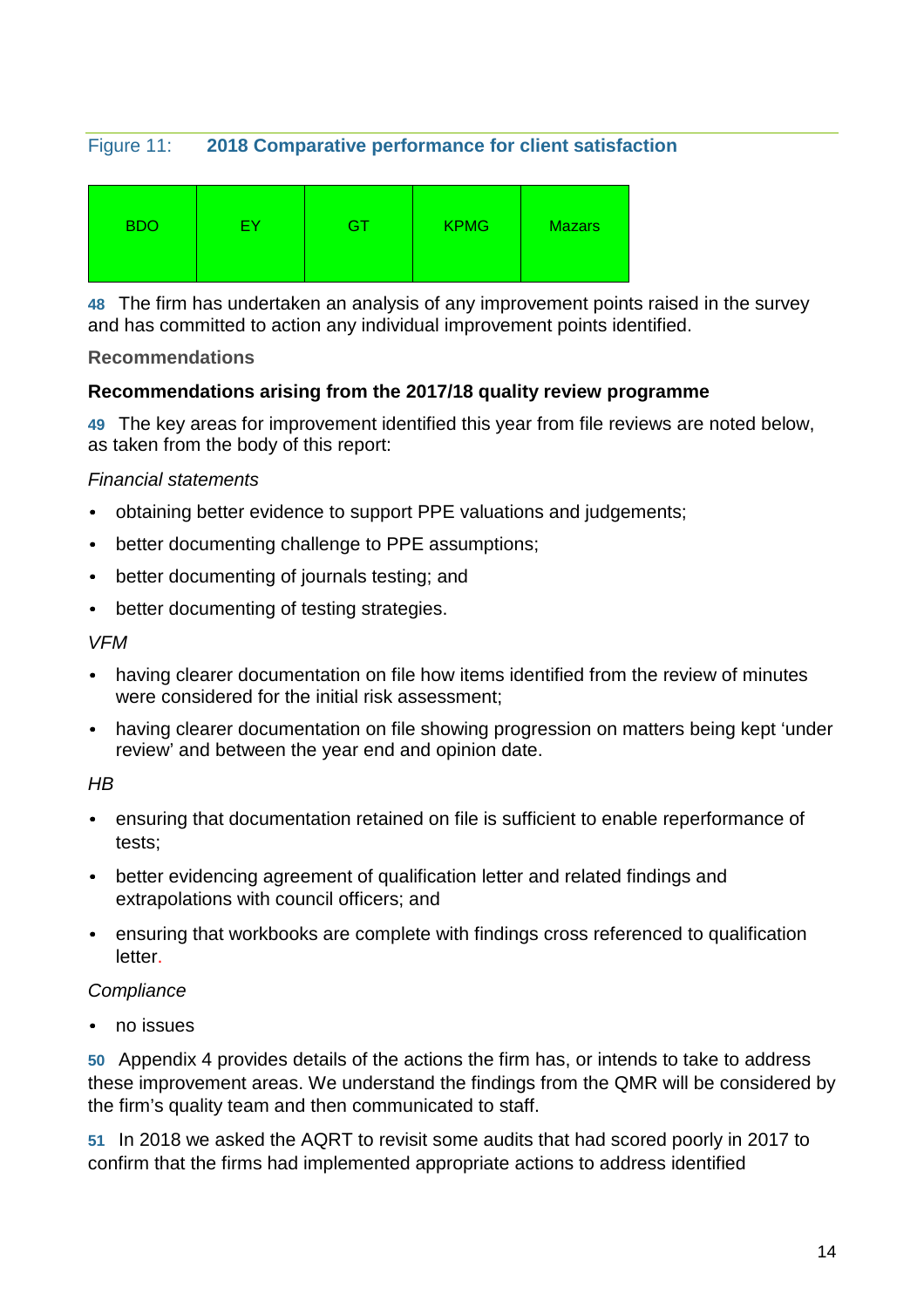weaknesses. They reported that the action plans agreed, had not, in all cases been implemented completely. We expect firms to have systems in place such that the necessary improvements to procedures are made in the next audit cycle.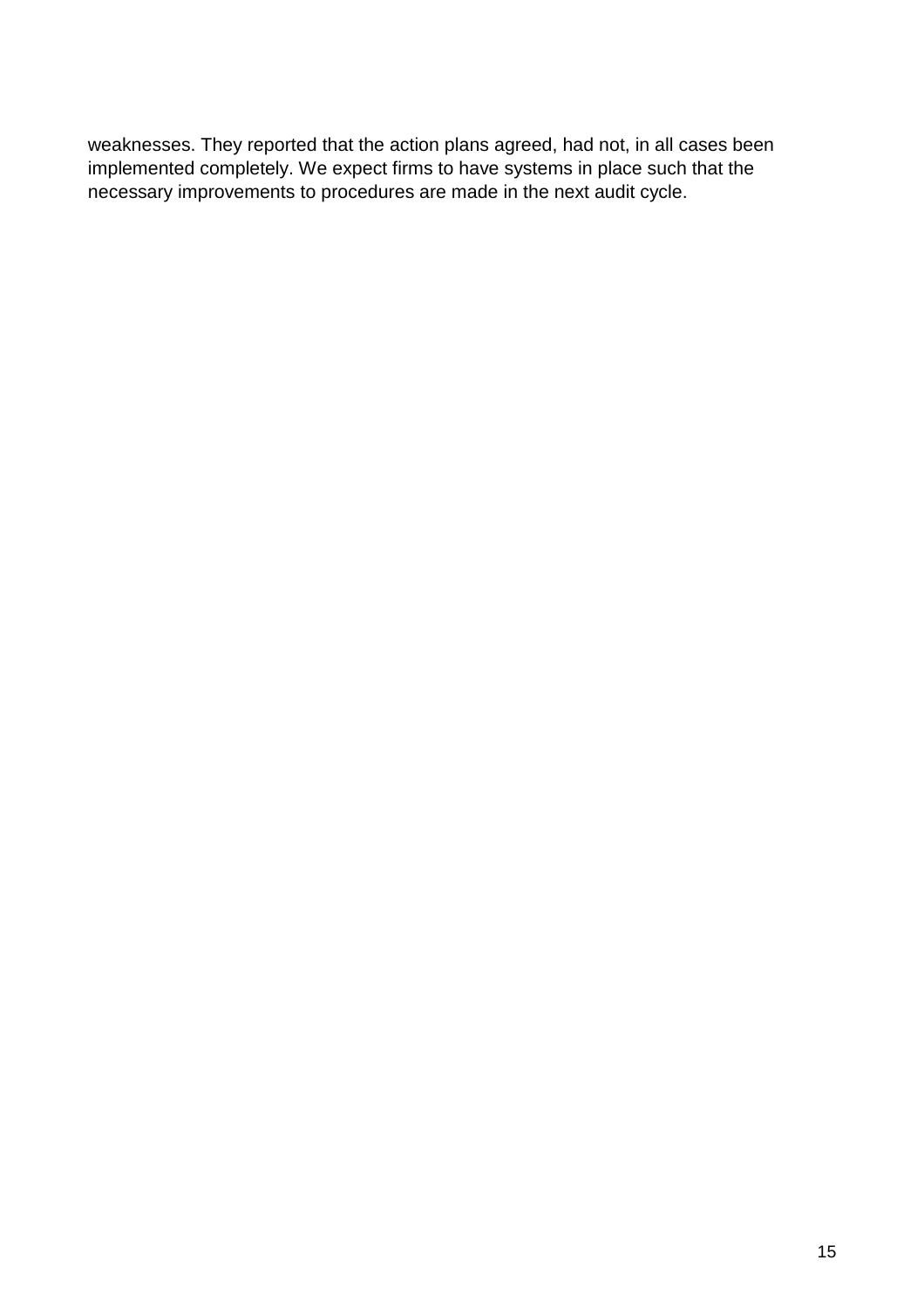## **Appendix 1 – Weightings to calculate overall quality score**

## Table 3: **Weightings**

| <b>Audit element</b>        | <b>Local government</b> | <b>NHS</b> |
|-----------------------------|-------------------------|------------|
|                             | 60%                     | 40%        |
| <b>Financial statements</b> | 60                      | 70         |
| <b>VFM Conclusions</b>      | 30                      | 30         |
| HB                          | 10                      | -          |
| Total                       | 100                     | 100        |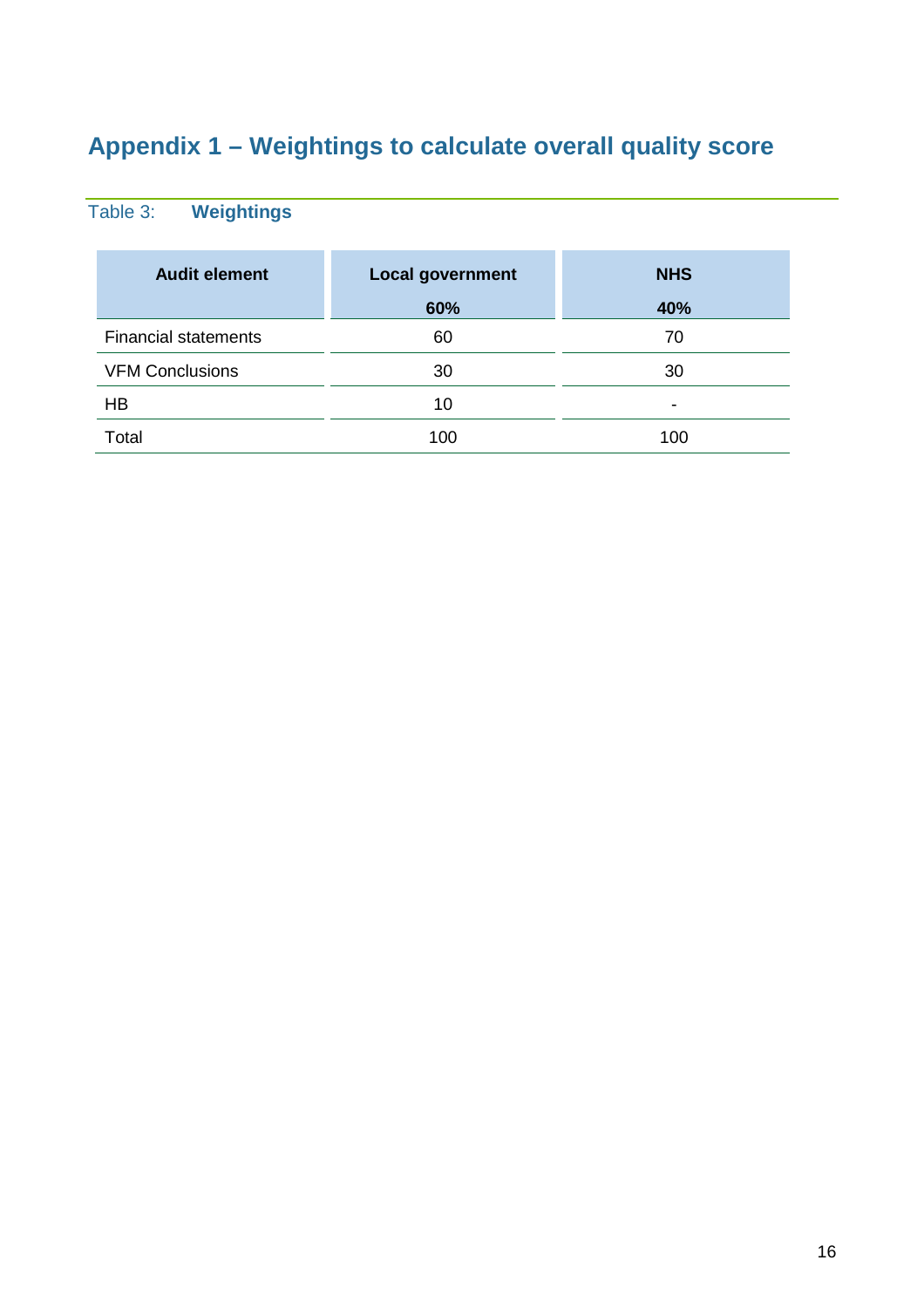## **Appendix 2 - Audit quality and regulatory compliance RAG rating**

Table 4: **QRP elements of financial statements, VFM conclusions and housing benefit work.** 

| Rating     | <b>Firm level: Overall</b><br><b>Audit Quality score</b>                                                                        | <b>Firm level: Individual</b><br><b>QRP</b> element                                                                  |
|------------|---------------------------------------------------------------------------------------------------------------------------------|----------------------------------------------------------------------------------------------------------------------|
| Green      | Firm audit quality score<br>$\geq$ 2 and no scores of '0' at<br>file review level                                               | Average element score<br>$\geq$ 2 and no scores of '0' at<br>file review level                                       |
| Amber      | Firm audit quality score<br>$\geq$ 1 with up to two scores<br>of '0' at file review level                                       | Average element score<br>$\geq$ 1 with up to one score<br>of '0' at file review level                                |
| <b>Red</b> | Firm audit quality score<br>$<$ 1, or Firm audit quality<br>score ≥1 but three or<br>more scores of '0' at file<br>review level | Average element score<br><1, or Average element<br>score ≥1 but two or more<br>scores of '0' at file review<br>level |

#### Table 5: **Regulatory compliance RAG rating based on 15 quarterly monitoring**

| Rating     | <b>Overall Firm level score- indicators</b>      |
|------------|--------------------------------------------------|
| Green      | 11 or more at green and no more than two at red. |
| <b>Red</b> | Six or more indicators at red.                   |
| Amber      | Neither green nor red.                           |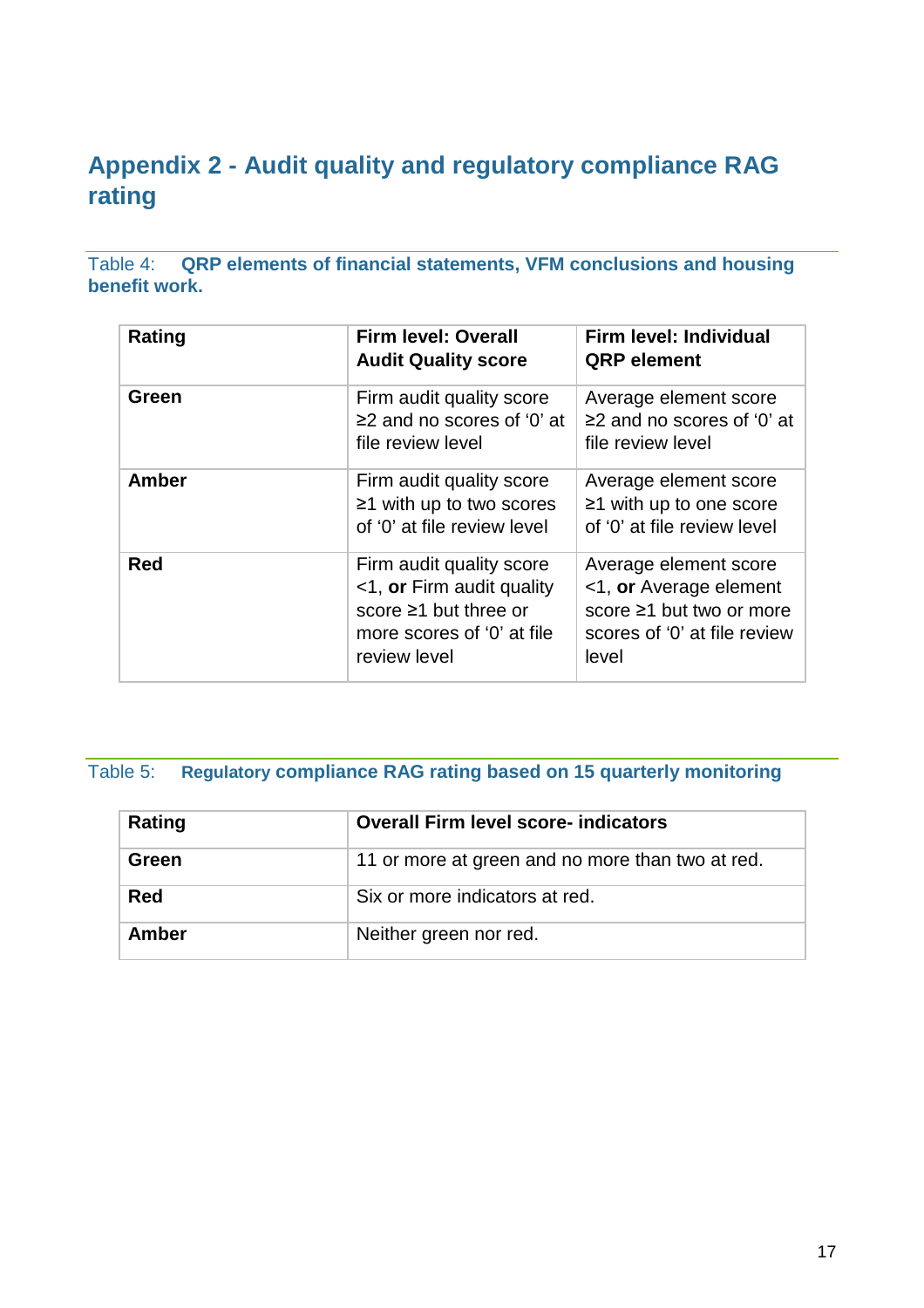## Table 6**: Combined audit quality and regulatory compliance RAG**

|                                        |              | <b>QRP RAG</b> |       |       |
|----------------------------------------|--------------|----------------|-------|-------|
|                                        |              | <b>Red</b>     | Amber | Green |
|                                        | Red          | R              | R     | Α     |
| Regulatory<br>compliance<br><b>RAG</b> | <b>Amber</b> | R              | A     |       |
|                                        | Green        |                |       |       |

## Table 7: **RAG rating the results of satisfaction survey results**

| <b>Firm assessment</b><br>(average)<br>$0 - 5$<br>$0 - 10$ | <b>Firm</b><br>unsatisfactory-<br>satisfactory assessment<br>(average) | <b>PSAA RAG rating</b> |
|------------------------------------------------------------|------------------------------------------------------------------------|------------------------|
| $0 - 1.5$<br>$0 - 3$                                       | very dissatisfied /<br>dissatisfied / unsatisfactory                   | R                      |
| $1.5 - 3.5$<br>$4 - 6$                                     | reasonable / good /<br>satisfied                                       | A                      |
| $3.5 - 5$<br>$7 - 10$                                      | very good / very satisfied /<br>outstanding                            | G                      |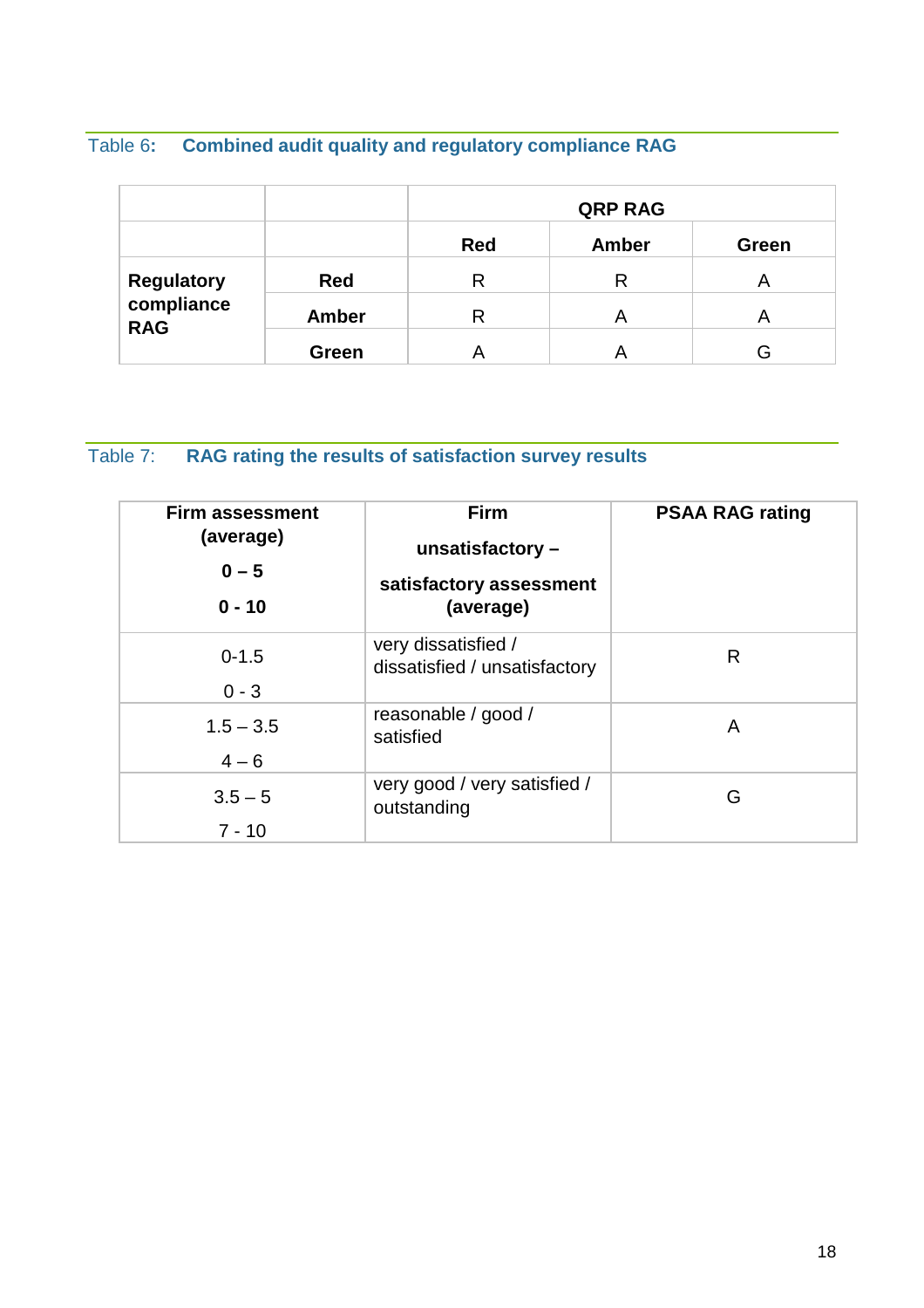### **Appendix 3 - Results of 2016/17 regulatory compliance monitoring**

| <b>Activity</b>                                                    | <b>Target</b>                                                                                                                                                                                       | <b>All Suppliers</b><br>%<br>(no.) | GТ<br>%<br>(no.) | Firm<br><b>Comments</b> |
|--------------------------------------------------------------------|-----------------------------------------------------------------------------------------------------------------------------------------------------------------------------------------------------|------------------------------------|------------------|-------------------------|
| Issue of planning (fee)                                            | 100% by 30 April 2017.                                                                                                                                                                              |                                    |                  |                         |
| letters.                                                           | Green>95.01% delivered or only 1 missed<br>Amber 90.01% to 95% delivered or only 2<br>missed<br>Red<90% delivered of 3 or more missed                                                               | 100%<br>(0)                        | 100%<br>(0)      |                         |
| Issue of NHS audit<br>opinions.                                    | 100% by 31 May 2017 (CCG) and 1 June<br>2017 (NHS Trusts).<br>Green>95.01% delivered or only 1 missed<br>Amber 90.01% to 95% delivered or only 2<br>missed<br>Red<90% delivered of 3 or more missed | 100%<br>(1)                        | 99%<br>(1)       |                         |
| Issue of NHS VFM<br>conclusions.                                   | 100% by 31 May 2017 (CCG) and 1 June<br>2017 (NHS Trusts).<br>Green>95.01% delivered or only 1 missed<br>Amber 90.01% to 95% delivered or only 2<br>missed<br>Red<90% delivered of 3 or more missed | 100%<br>(1)                        | 99%<br>(1)       |                         |
| Issue of local<br>government audit<br>opinions.                    | 100% by 30 September 2017.<br>Green>95.01% delivered or only 1 missed<br>Amber 90.01% to 95% delivered or only 2<br>missed<br>Red<90% delivered of 3 or more missed                                 | 95%<br>(27)                        | 97%<br>(5)       |                         |
| Issue of local<br>government audit VFM<br>conclusions.             | 100% by 30 September 2017.<br>Green>95.01% delivered or only 1 missed<br>Amber 90.01% to 95% delivered or only 2<br>missed<br>Red<90% delivered of 3 or more missed                                 | 94%<br>(31)                        | 95%<br>(8)       |                         |
| Issue of WGA reports.                                              | 100% by 29 September 2017.<br>Green>95.01% delivered or only 1 missed<br>Amber 90.01% to 95% delivered or only 2<br>missed<br>Red<90% delivered of 3 or more missed                                 | 87%<br>(63)                        | 91%<br>(15)      |                         |
| Confirmation of final<br>NHS fee to audited<br>bodies              | 100% by 31 July 2017<br>Green>95.01% delivered or only 1 missed<br>Amber 90.01% to 95% delivered or only 2<br>missed<br>Red<90% delivered of 3 or more missed                                       | 100%<br>(0)                        | 100%<br>(0)      |                         |
| Issue of NHS annual<br>audit letters.                              | 100% by 31 July 2017<br>Green>95.01% delivered or only 1 missed<br>Amber 90.01% to 95% delivered or only 2<br>missed<br>Red<90% delivered of 3 or more missed                                       | 100%<br>(0)                        | 100%<br>(0)      |                         |
| Confirmation of final<br>local government fee to<br>audited bodies | 100% by 30 October 2017<br>Green>95.01% delivered or only 1 missed<br>Amber 90.01% to 95% delivered or only 2<br>missed<br>Red<90% delivered of 3 or more missed                                    | 100%<br>(0)                        | 100%<br>(0)      |                         |
| Issue of local<br>government annual<br>audit letters.              | 100% by 30 October 2017<br>Green>95.01% delivered or only 1 missed<br>Amber 90.01% to 95% delivered or only 2<br>missed<br>Red<90% delivered of 3 or more missed                                    | 100%<br>(0)                        | 100%<br>(0)      |                         |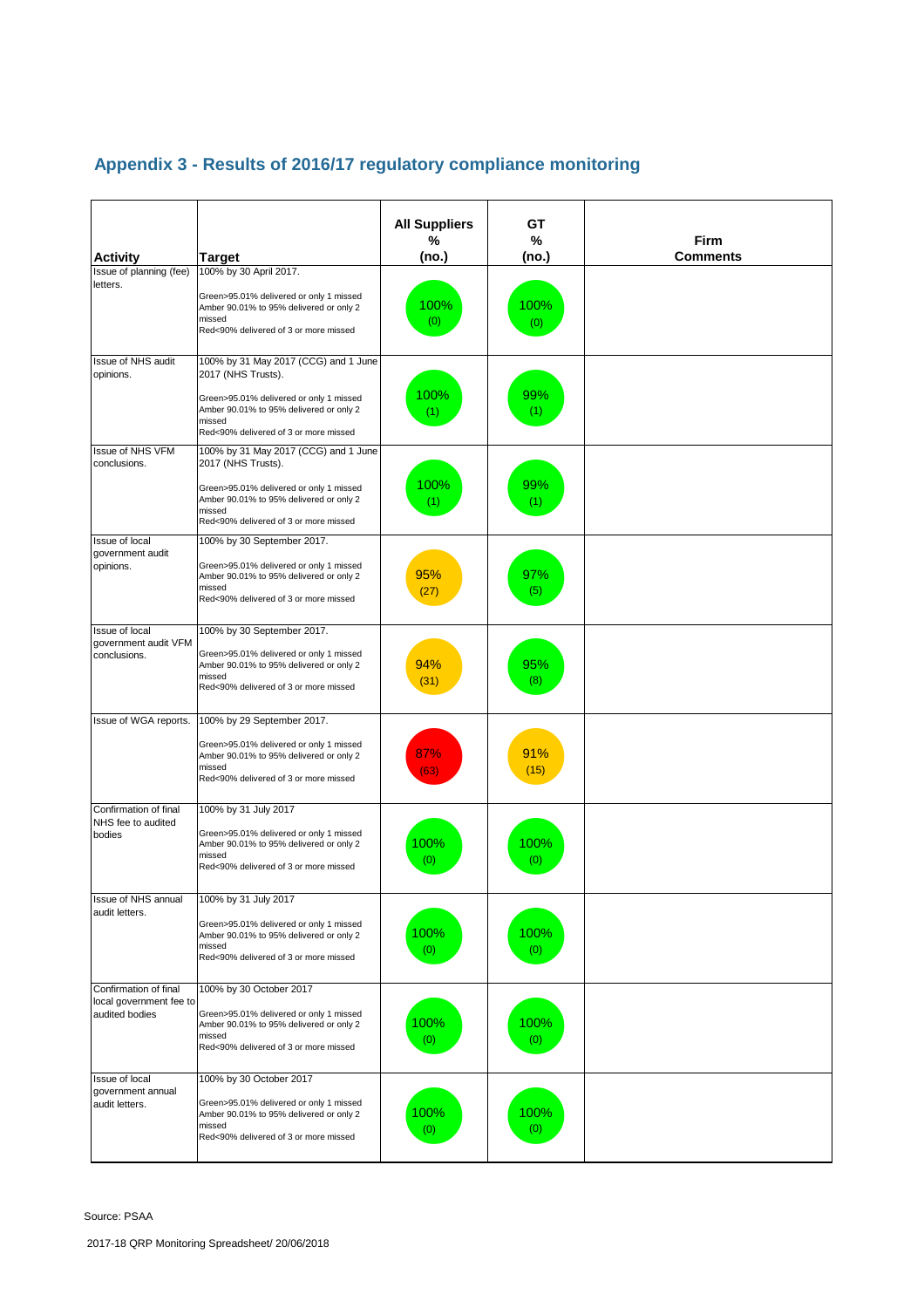| <b>Activity</b><br>Audited body database                       | <b>Target</b><br>Accurate database information provided                                                                                                                                              | <b>All Suppliers</b><br>%<br>(no.) | <b>GT</b><br>%<br>(no.) | <b>Firm</b><br><b>Comments</b> |
|----------------------------------------------------------------|------------------------------------------------------------------------------------------------------------------------------------------------------------------------------------------------------|------------------------------------|-------------------------|--------------------------------|
| information.                                                   | to PSAA.<br>Green>95.01% delivered or only 1 missed<br>Amber 90.01% to 95% delivered or only 2<br>missed<br>Red<90% delivered of 3 or more missed                                                    | 100%<br>(1)                        | 100%<br>(1)             |                                |
| Complaints upheld<br>against auditors.                         | Complaints upheld against auditors.<br>Green 0 Upheld<br>Amber 1 upheld<br>Red 2 or more upheld                                                                                                      |                                    |                         |                                |
| Non-compliance with<br>requirements on<br>independence issues. | Instances of non-compliance.<br>Firms: Green 1 case<br>Amber 2 cases<br>Red 3 or more cases<br>Regime: Green Up to 5 cases<br>Amber 6 or 7 cases<br>Red 8 or more cases                              | $\Omega$                           | $\overline{0}$          |                                |
| Attendance at Contact<br>Partner Meetings                      | Attendance of Contact Partner at all<br>meetings.<br>Firms: Green 1 case<br>Amber 2 cases<br>Red 3 or more cases<br>Regime: Green Up to 5 cases<br>Amber 6 or 7 cases<br>Red 8 or more cases         | $\overline{0}$                     | $\mathbf{0}$            |                                |
| Consideration of<br>objections                                 | Outstanding objections not determined<br>within 9 months.<br>Firms: Green 1 case<br>Amber 2 cases<br>Red 3 or more cases<br>Regime: Green Up to 5 cases<br>Amber 6 or 7 cases<br>Red 8 or more cases | 28                                 |                         |                                |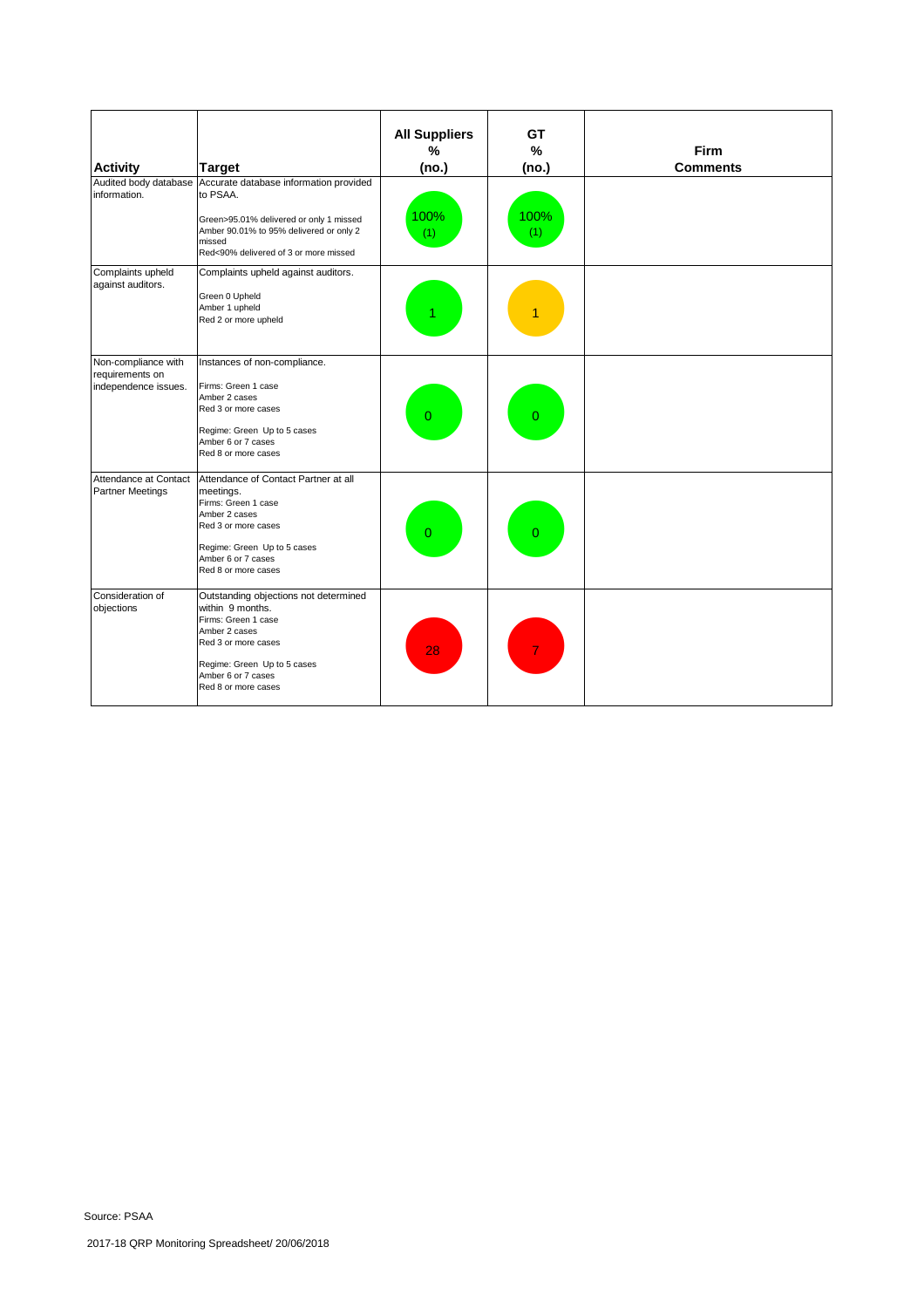## **Appendix 4 - Summary of regulatory compliance and QRP improvement areas**

#### Table 8: **Improvement areas**

| Area                                                                                                                                                                                                                                                                                                                                   | <b>Improvement required</b>                                                                                                                                                                                                                                                                                                                                                      | Firm response                                                                                                                                                                                                                                                                                                                                                                                                                                                                                                                                                    |
|----------------------------------------------------------------------------------------------------------------------------------------------------------------------------------------------------------------------------------------------------------------------------------------------------------------------------------------|----------------------------------------------------------------------------------------------------------------------------------------------------------------------------------------------------------------------------------------------------------------------------------------------------------------------------------------------------------------------------------|------------------------------------------------------------------------------------------------------------------------------------------------------------------------------------------------------------------------------------------------------------------------------------------------------------------------------------------------------------------------------------------------------------------------------------------------------------------------------------------------------------------------------------------------------------------|
| A need for auditors to demonstrate scepticism<br>Key messages<br>and challenge management in key areas<br>from FRC annual<br>involving judgment, such as impairment reviews,<br>reports<br>asset valuations and provisions;<br>A need for the group audit teams to have better<br>oversight of and challenge of component<br>auditors; | The first three points continue to be key areas of<br>focus for the firm in our technical training. The<br>Head of Assurance and Head of Audit Quality<br>(Public Sector) focused on these areas in a<br>training session with the public sector practice in<br>April 2018, and we have also regularly made<br>these points in our Weekly Updates for Public<br>Sector auditors. |                                                                                                                                                                                                                                                                                                                                                                                                                                                                                                                                                                  |
|                                                                                                                                                                                                                                                                                                                                        | A need to improve the audit of company pension<br>scheme assets and liabilities; and<br>Firms to improve arrangements for ensuring<br>compliance with the Ethical Standard and<br>independence requirements.                                                                                                                                                                     | The firm has invested heavily in its Ethics<br>function over the past year. Central to this is the<br>appointment of a new Head of Quality and<br>Reputation, Jonathan Riley. We have also<br>recruited to build the capacity and expertise<br>within the Ethics function, as well as investing in<br>back office processes including around<br>continuance and acceptance, independence and<br>procedures around non audit work. Our<br>emphasis is on ensuring consistent compliance<br>with the Ethical Standards and all other<br>independence requirements. |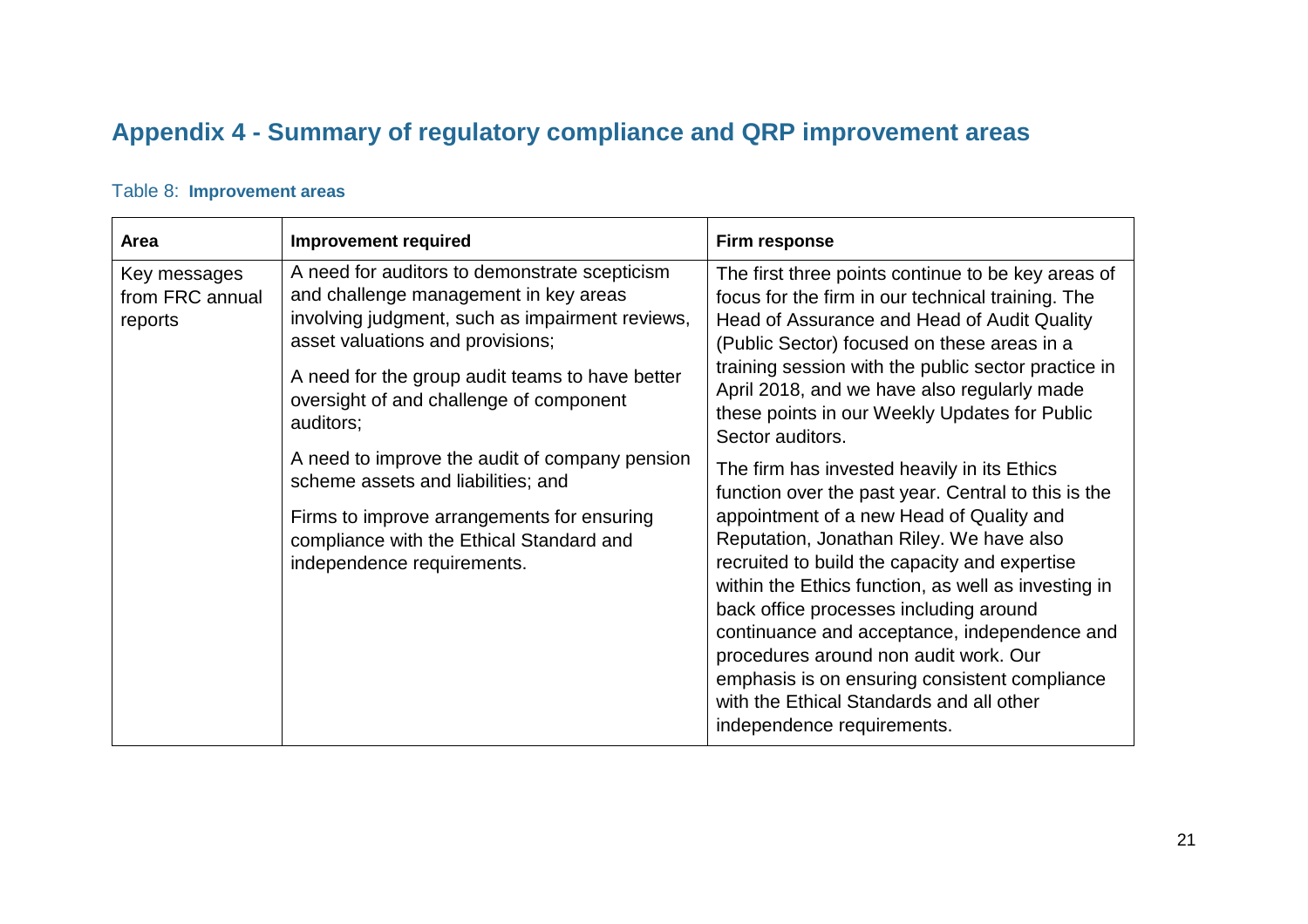| AQR review on<br><b>PSAA work</b><br>(across all firms) | Ensure the involvement of the Responsible<br>Individual and Engagement Quality Control<br>reviewers in the areas of key audit significance is<br>timely and to the level expected;                                                   | We are reviewing our process for the<br>appointment of EQCR reviewers for 2018/19 to<br>ensure that we match the skills and expertise of<br>reviewers with areas of greatest risk to the firm.<br>New arrangements will be in place for September<br>2018.                                              |
|---------------------------------------------------------|--------------------------------------------------------------------------------------------------------------------------------------------------------------------------------------------------------------------------------------|---------------------------------------------------------------------------------------------------------------------------------------------------------------------------------------------------------------------------------------------------------------------------------------------------------|
|                                                         | Ensure sufficient challenge and independent<br>corroboration of management experts' valuations<br>of property, plant and equipment (PPE) and other<br>fixed assets, including approach to beacon<br>properties;                      | These points continue to be key areas of focus<br>for the firm in our technical training. The Head of<br>Assurance and Head of Audit Quality (Public<br>Sector) focused on these areas in a training<br>session with the public sector practice in April<br>2018, and we have also regularly made these |
|                                                         | Ensure sufficient consideration of how an<br>expert's valuation at the start of the accounting<br>year remained valid and appropriate at the year<br>end;                                                                            | points in our Weekly Updates for Public Sector<br>auditors.                                                                                                                                                                                                                                             |
|                                                         | Better evidence the linkage between specific<br>risks identified and the planned audit response;                                                                                                                                     |                                                                                                                                                                                                                                                                                                         |
|                                                         | Better evidence audit work over the valuation and<br>allocation of pension scheme assets, testing of<br>information (including non-financial data)<br>provided to actuaries and direction and review of<br>the pension fund auditor; |                                                                                                                                                                                                                                                                                                         |
|                                                         | Better document of local audit team's oversight<br>when acting as a group auditor;                                                                                                                                                   |                                                                                                                                                                                                                                                                                                         |
|                                                         | Improve challenge of management to take<br>responsibility for decisions on accounting                                                                                                                                                |                                                                                                                                                                                                                                                                                                         |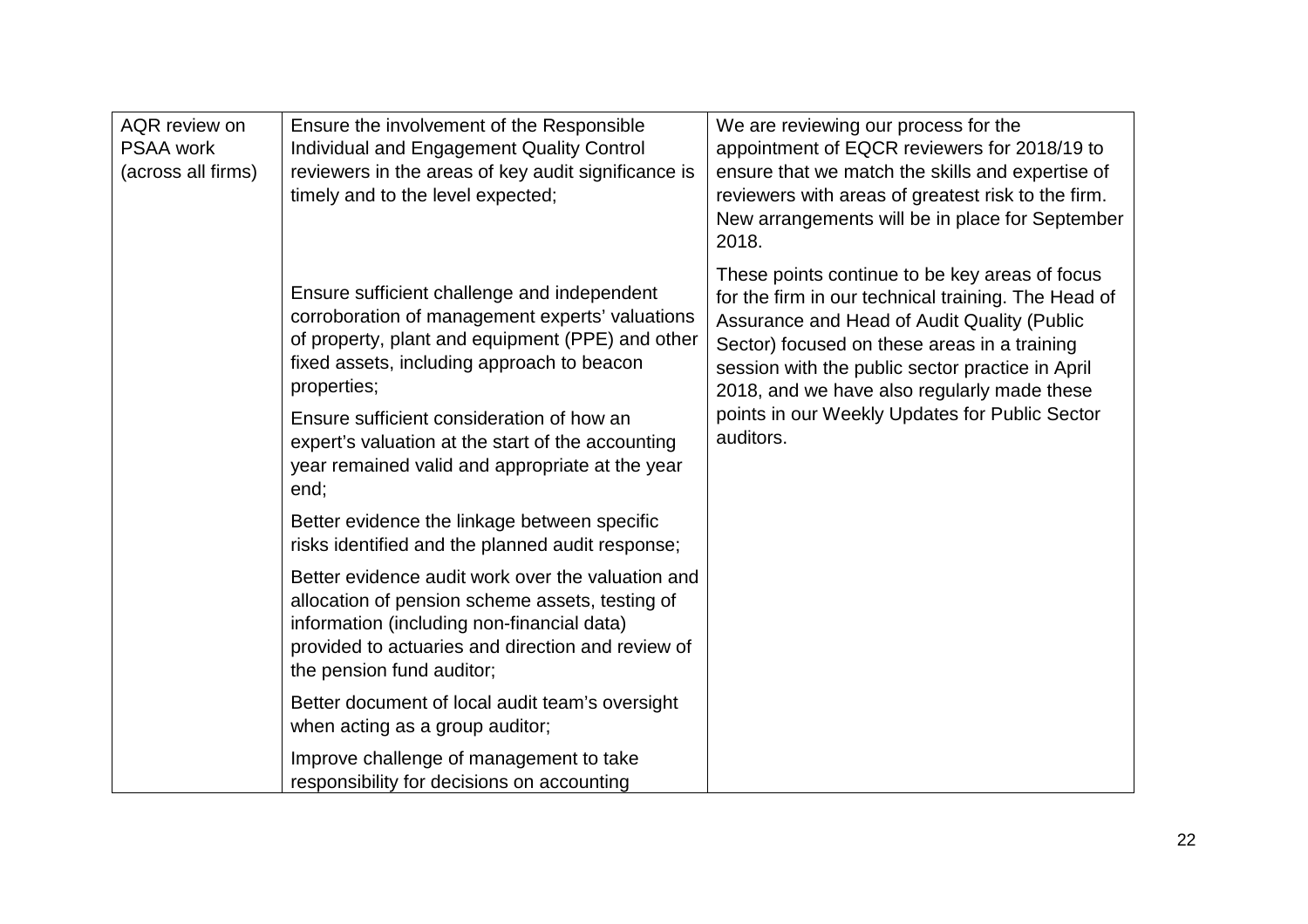|                                           | treatment and disclosures (e.g. by requiring<br>technical papers); and<br>Better evidence audit team's discussions with<br>non-finance staff and senior management when<br>undertaking VFM arrangements conclusions<br>work.                                                                  |                                                                                                                                                                                                                                                                                                                                                                        |
|-------------------------------------------|-----------------------------------------------------------------------------------------------------------------------------------------------------------------------------------------------------------------------------------------------------------------------------------------------|------------------------------------------------------------------------------------------------------------------------------------------------------------------------------------------------------------------------------------------------------------------------------------------------------------------------------------------------------------------------|
| Financial<br>statements                   | Obtaining better evidence to support PPE<br>valuations and judgements;<br>Better documenting challenge to PPE<br>assumptions;<br>Better documenting of journals testing; and<br>Better documenting testing strategies.                                                                        | These points continue to be key areas of focus<br>for the firm in our technical training. The Head of<br>Assurance and Head of Audit Quality (Public<br>Sector) focused on these areas in a training<br>session with the public sector practice in April<br>2018, and we have also regularly made these<br>points in our Weekly Updates for Public Sector<br>auditors. |
| <b>VFM</b><br>arrangements<br>conclusions | Having clearer documentation on file how items<br>identified from the review of minutes were<br>considered for the initial risk assessment;<br>Having clearer documentation on file showing<br>progression on matters being kept 'under review'<br>and between the year end and opinion date. | We have issued reminders to our teams on these<br>areas.                                                                                                                                                                                                                                                                                                               |
| Housing benefit                           | Ensuring that documentation retained on file is<br>sufficient to enable re-performance of tests;                                                                                                                                                                                              | We have issued reminders to our teams on these<br>areas.                                                                                                                                                                                                                                                                                                               |